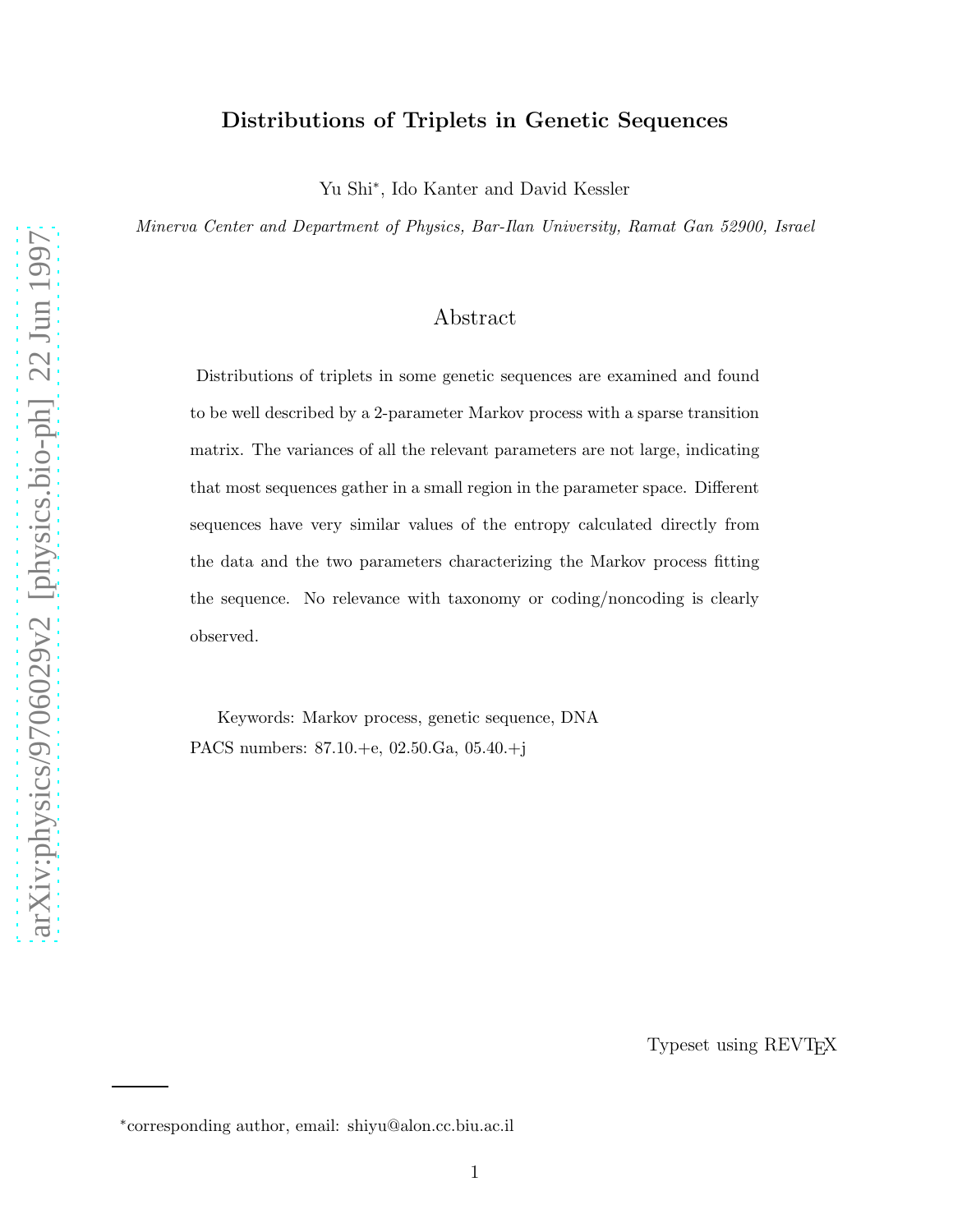#### I. INTRODUCTION

In recent years, methods of statistical mechanics are applied in other fields of research based on mapping the quantities under study to physical or numerical quantities, e.g. spins or binary numbers "0" and "1", from which various measures can be calculated and analysed [\[1,2](#page-8-0)]. Such is the case in the recent investigations on the statistical properties of DNA sequences and human languages [\[2–8\]](#page-8-0), as well as music [\[9,10](#page-8-0)]. The observation that local grammar-like rules affect the global statistical nature of sequences is in accordance with the philosophy of statistical mechanics.

An interesting issue concerns the distribution of semantic units "words"; words in a languange and the 64 triplets (3-tuples) in genetic sequences. The frequency of the occurence of each semantic unit is calculated, and the units are ordered in a the decreasing order of frequency,  $P(1) \geq P(2) \geq \cdots \geq P(N)$ , where N is the size of the vocabulary. For languages, there was a so-called Zipf's law that

$$
P(k) \propto k^{-\rho} \tag{1}
$$

with  $\rho \sim 1.0$  [\[11](#page-8-0)]. In DNA sequences, triplets in coding regions are the "words", since the coding regions are transcribed to RNA, where the nonoverlapping triplets code the amino acids. It is unknown whether there are "words" in noncoding regions. Recently, distributions of n-tuples (*n* ranges from 3 to 8) were analysed and it was claimed that  $\mathbb{Zipf}$ 's law holds and that  $\rho$  is consistently larger for the noncoding sequences than coding sequences and therefore the former are more similar to languages[[5](#page-8-0)]. This conclusion was heavily criticized [\[12\]](#page-8-0). In fact, though it was appealing due to the earlier attempts to relate it to the structure of language [\[13\]](#page-8-0), Zipf's law had been acknowledged as "linguistic shallowness" since it can be generatedfrom random text  $\begin{bmatrix} 14 \\ 15 \end{bmatrix}$  $\begin{bmatrix} 14 \\ 15 \end{bmatrix}$  $\begin{bmatrix} 14 \\ 15 \end{bmatrix}$   $\begin{bmatrix} 12 \\ 12 \end{bmatrix}$ , it was claimed recently that an initial inverse power law in the distribution can be obtained under quite general conditions [\[16](#page-9-0)]. On the other hand, it was pointed out that  $\rho = -d \ln(P)/d \ln(k)$  is, in fact, a increasing function of k, there is no macroscopic regime where  $\rho$  is a constant, consequently any attempt to fit thedata with a single  $\rho$  is sensitive to the details of the fitting [[8\]](#page-8-0).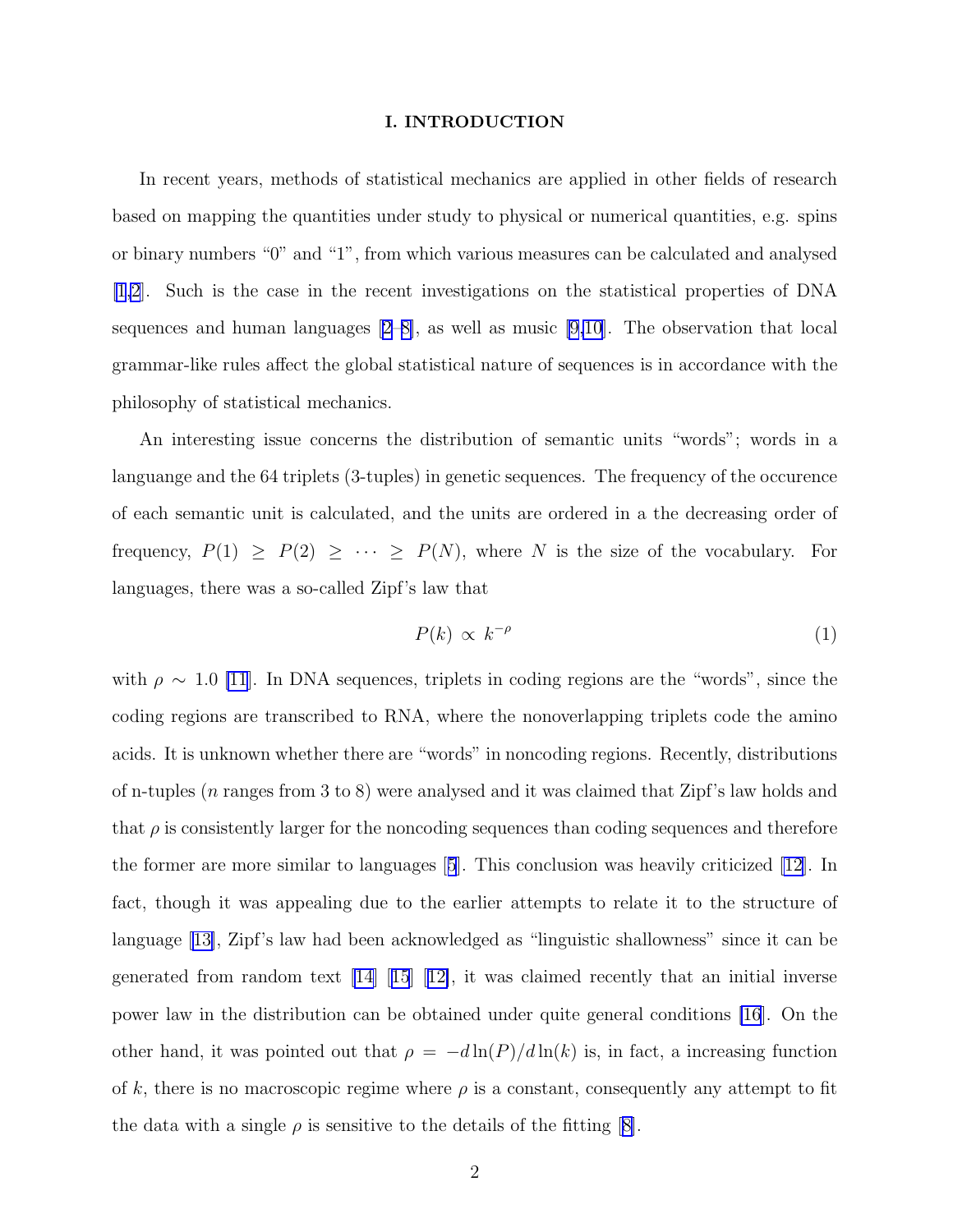<span id="page-2-0"></span>For the occurrence of letters over the alphabet in biological sequences as well as in over 100 human languages, it was claimed that the ordering of frequencies approximates [\[6](#page-8-0)]

$$
P(k) = A - D\ln(k),\tag{2}
$$

where  $A$  and  $D$  are constants, the normalization condition reduces the independent parameter to only one. An exception was found to be Chinese, where the corresponding distribution is nearer to Zipf's law. This can be understood; there is no letter in Chinese unless it is transformed to the alphabetic system according to the pronounciation, while the character, which had been considered to be the letter since it is the basic unit, also embeds meanings.

The characterization and explanation of the distributions demands a model beyond the Zipf's law. A 2-parameter random Markov Process (MP) was proposed for the generation of these sequences[[8\]](#page-8-0), with the observations mentioned above being natural consequences. Can the distributions of 3-tuples in various different genetic sequences be well described by the MP model? The positive answer is given by showing that the distributions for each sequence that is long enough can be fitted very well by a MP with certain parameters, while the features for short sequence are consequences of finite Markov chain. But no relevance with taxonomy or coding/nocoding issue is clearly observed.

The MP model is explained in Sec. II; the analysis on genetic sequences is reported in Sec. III; Sec. IV contains the conclusions.

### II. THE TWO-PARAMETER MARKOV PROCESS

A Markov process is the simplest algorithm for the stochastic production of sequences. Consider the generation of a sequence composed of "words" or states chosen from N possibilities. If the probability distribution for choosing the next "word" is only a function of the current last one, then this process can be considered as a MP. The transition probability from state *i* to *j* is denoted as  $W(i, j)$ . There is the normalization condition  $\sum_j W(i, j) = 1$ . The probability of occurrence of each "word" in the sequence which is long enough is the stationary solution of MP. The ingredients of this model are as follows: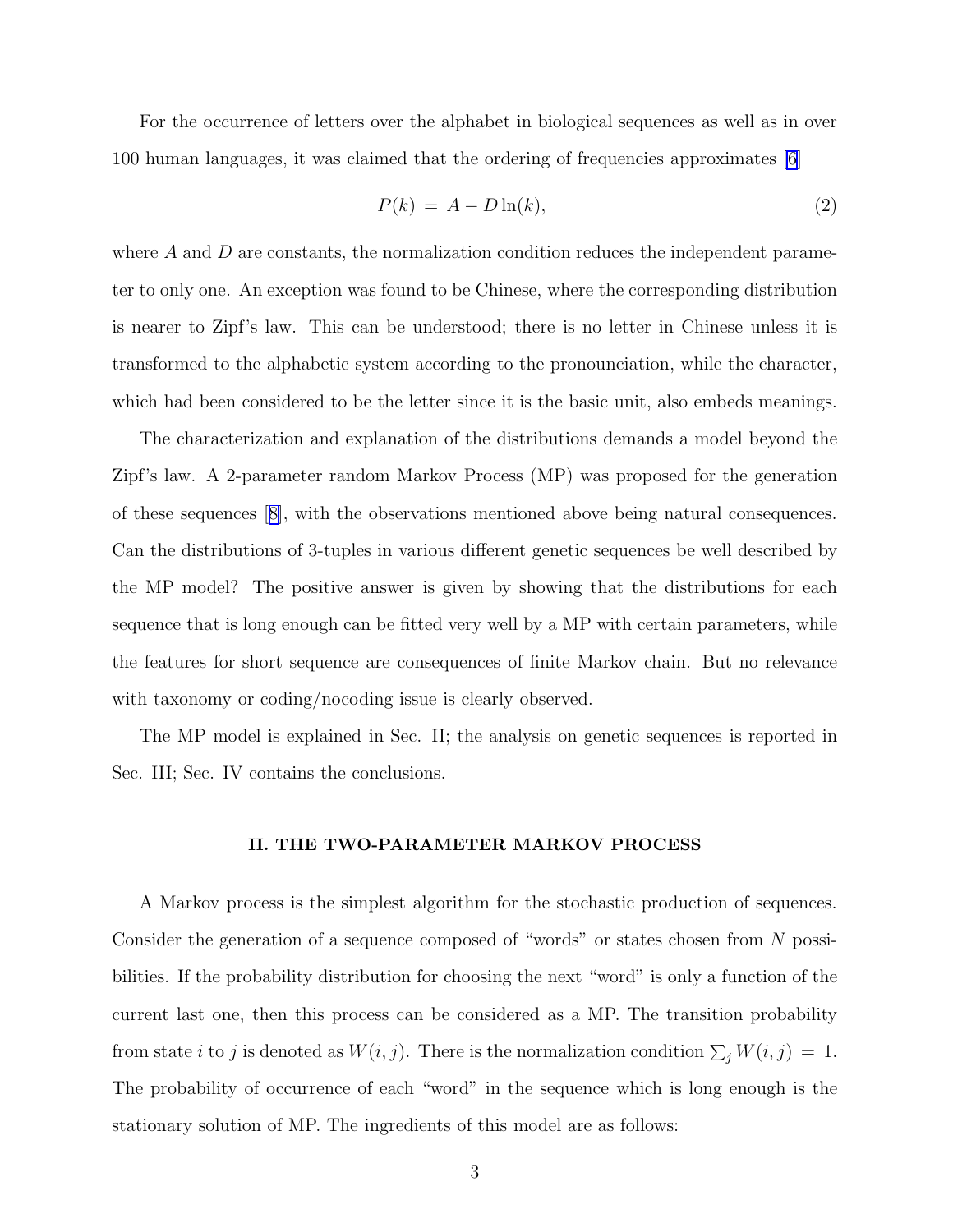(a) Number of states. For simplicity, N is fixed to be equal to  $2^L$  with L an integer, each state is identified by an L-bit binary number between 0 and  $N-1$ . For the genetic sequences,  $N = 64$  and thus  $L = 6$ .

(b) Sparseness of W. Reflecting the grammatical rule, the transition matrix  $W(i, j)$  is assumed to be sparse, i.e. the number of nonvanishing elements in each row,  $C$ , is finite and does not scale with N. The simplest nontrivial case is  $C = 2$ .

(c) Permissible connectivity. The cornerstone of the discussed MP is that the transition matrix differs from a random graph. In a language, for instance, the semantic and grammatical rules require that a word is not haphazardly followed by a random selection of other words. Rather, the choice of the successive word is strongly constrained. This fact is modeled in the following manner. The two states  $m_0$  and  $m_1$  connected to the state m are given by

$$
m_0 = (2m)mod(N); m_1 = (2m)mod(N) + 1,
$$
\n(3)

where  $m = 0, 1, ..., 2^L - 1$ . In words, the  $L - 1$  rightmost bits of state m are shifted one bit to the left, and the rightmost bit is set equal to either 0 or 1. Thus each successive word is closely related to the one before, the outword and inword connectivity of each state is equal to 2.

(d) Strength of transition probabilities. The two weights, transition probabilities, going from each state take the value x and  $1 - x$ .

(e) Bias. Another parameter, the bias, is introduced to distinguish the two options. We pick  $W(m, m_0) = 1 - x$  and  $W(m, m_1) = x$  with probability B, and vice versa with probability  $1 - B$ .

The bias can be thought to be related to some global constraints by the "meaning" of the text in addition to those reflected by the local rules. When  $B = 0.5$ , i.e. there is no bias, this MP was found [\[8](#page-8-0)] to lead to a distribution approximating log-normal rule, Eq.([2\)](#page-2-0), which is held quite well by the distribution of letters. This can be understood through the fact that the sequence of letters is only restricted by local phonetic preferences.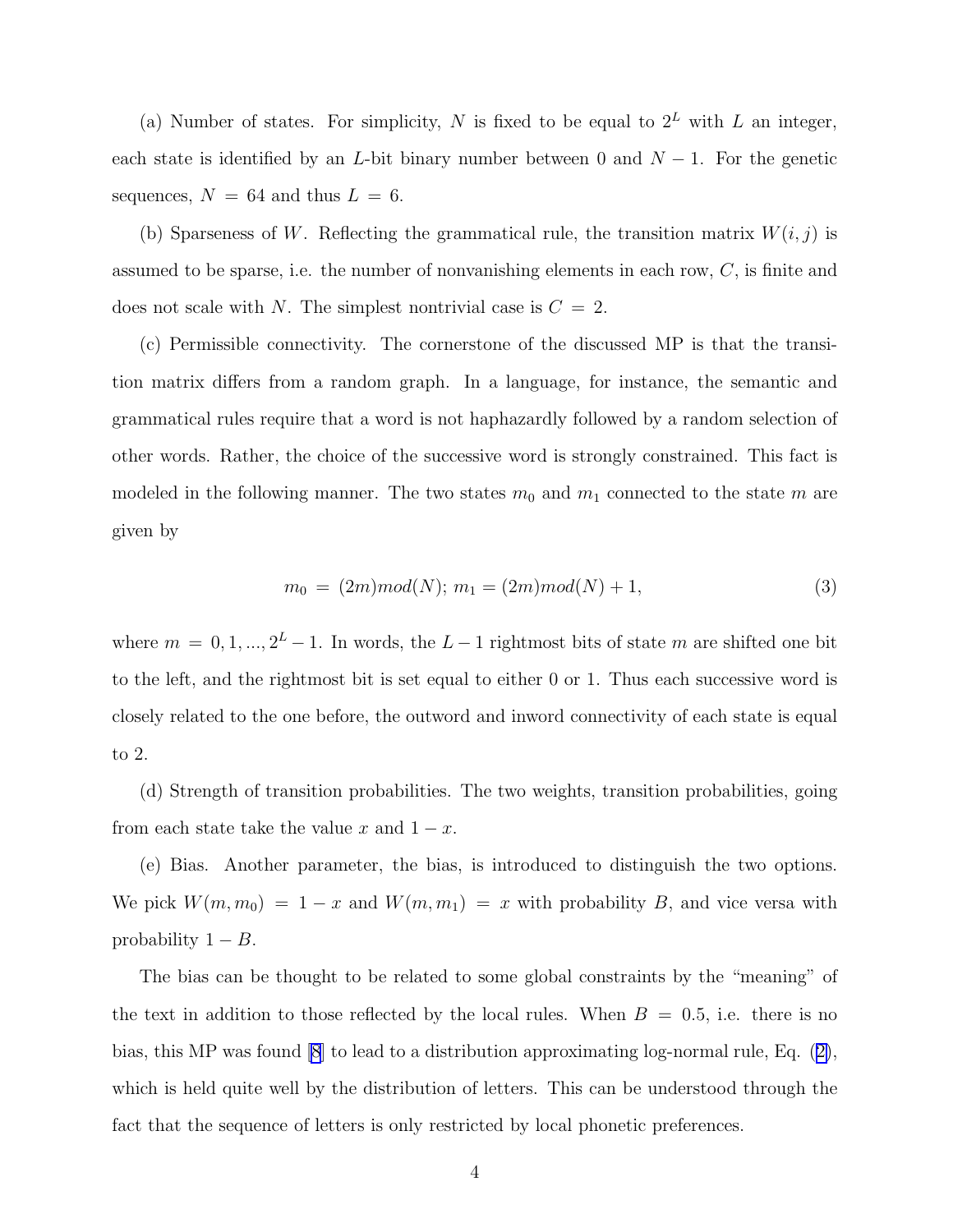Because of global inversion symmetries  $x \to 1 - x$  and  $B \to 1 - B$ , the interesting regime in the unit square of  $(x, B)$  may only be  $(0.5 - 1, 0.5 - 1)$ . Furthermore, changing only x to  $1 - x$ , or B to  $1 - B$  is only changing the role between 0 and 1.

An important variable is the average drift towards 1,  $x_{eff} = xB + (1 - x)(1 - B)$ . It was found that a function obtained by rescaling the local slope of the distribution function only depends on  $x_{eff}$  in addition to the rank order [\[8](#page-8-0)]. For  $x = 0.5$ , we have  $x_{eff} = 0.5$ independent of B. Another interesting quantity is the Markov entropy

$$
S_m = -x \ln x - (1 - x) \ln(1 - x), \tag{4}
$$

which is independent of  $B$ .

The feature of this type of MP model have been found to be robust for many modifications. For example, the qualitative feature does not change if dependence of the next state on more former states than the current last is introduced, or higher but still finite connectivities are allowed. It was also found that all the distributions resulting from these extended models could be readily mapped to the simplest one [\[17](#page-9-0)]. Therefore this two-parameter model can serve as a prototypical model even for less sparse matrix, which might possess many parameters.

### III. GENETIC SEQUENCES

Genetic sequences of different taxonomic divisions are randomly selected from GenBank Release No. 97 [\[18\]](#page-9-0). First, for short sequences there are, of course, many plateaus in the ordered distribution of triples, and cannot be fitted by the stationary solutions of the MP process. This is a finite-size effect and just a support for the validity of this model. As an example, compare the ordered distributions for bacteriophage P1 gene10 with 1127 bp as shown in Figure [1](#page-10-0) (a) with the ordered distribution generated by a MP with  $x = 0.69$ ,  $B = 0.62$  after 500 steps as shown in Figure [1](#page-10-0) (b).

We analysed in detail 22 long sequences: the longest one being s. cerevisiae chrosome III complete DNA sequence with 315341 bp; the shortest one comprises 6061 bp; 6 sequences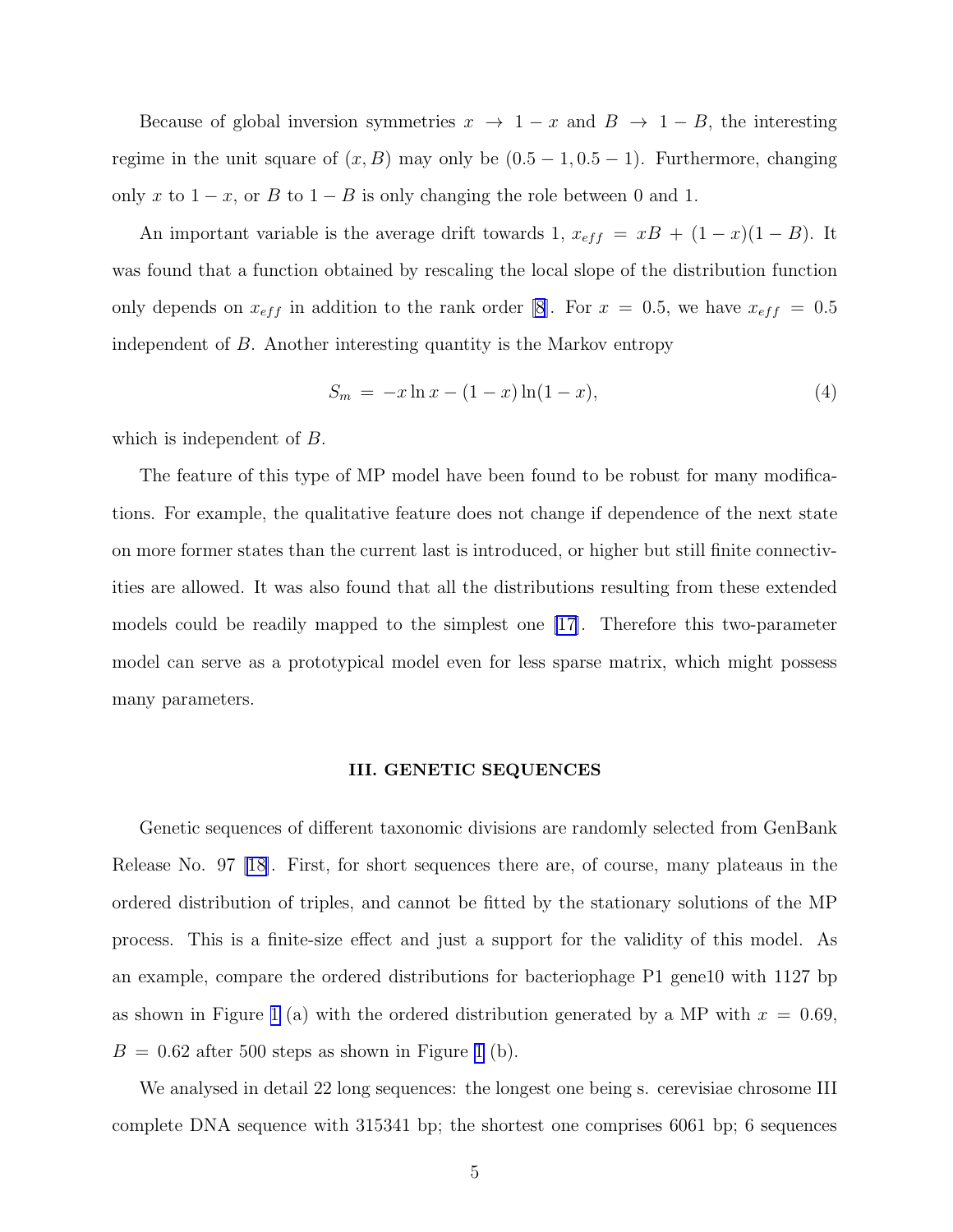are complete DNA genome-s; 5 are complete cds-s, i.e., sequences coding for amino acids in protein; 3 RNA sequences, 2 of them are complete genome. Different sequences are listed and numbered in Table [I](#page-11-0).

We fit the data of the distributions in terms of that generated by the MP model. For each sequence, the distribution of triplets is calculated and ordered in decreasing order. Then the parameters  $x$  and  $B$  are found for the best fitting MP with the least value of the cost function defined as

$$
Cost = \sqrt{\frac{1}{64} \sum_{k=1}^{64} D^2(k)},
$$
\n(5)

where

$$
D(k) = \frac{P_s(k) - P_m(k)}{P_s(i)},
$$
\n(6)

 $P_s(k)$  is the rank-ordered distribution of triplets for a genetic sequence,  $P_m(k)$  is the rankordered distribution of 6−bit binary numbers for a MP. In the two dimensional lattice parameter space  $(x, B) = (0.5 - 1, 0.5 - 1)$  with lattice constant 0.01, we search for the MP which fits each sequence with minimal cost. Three examples of the distribution and its fitting to MP are shown in Figure [2.](#page-10-0) It can be seen that the fitting is quite good. Such is the case for 16 sequences. For the remaining 6, there is a discontinuous decrease at a high rank  $k = 54$  or 56. This discontinuity at the tail might be due to fluctuations and does not affect our general discussions. A satisfactory fitting can be found eliminating the last several points. See Figure [3](#page-10-0) for an illustration.

Note that our fitting is global instead of being part of the data, i.e., the contributions to the cost function do not come mainly from the tail, as shown in Figure [4](#page-10-0).

The quantitative results are summarized in TABLE 2 for all the sequences we analyzed. We present the values of the cost, x and B. From x and B we calculate  $x_{eff}$  and the Markov entropy  $S_m$  of the corresponding Markov process, and the Shannon entropy

$$
S = -\sum_{k} P_s(k) \ln P_s(k) \tag{7}
$$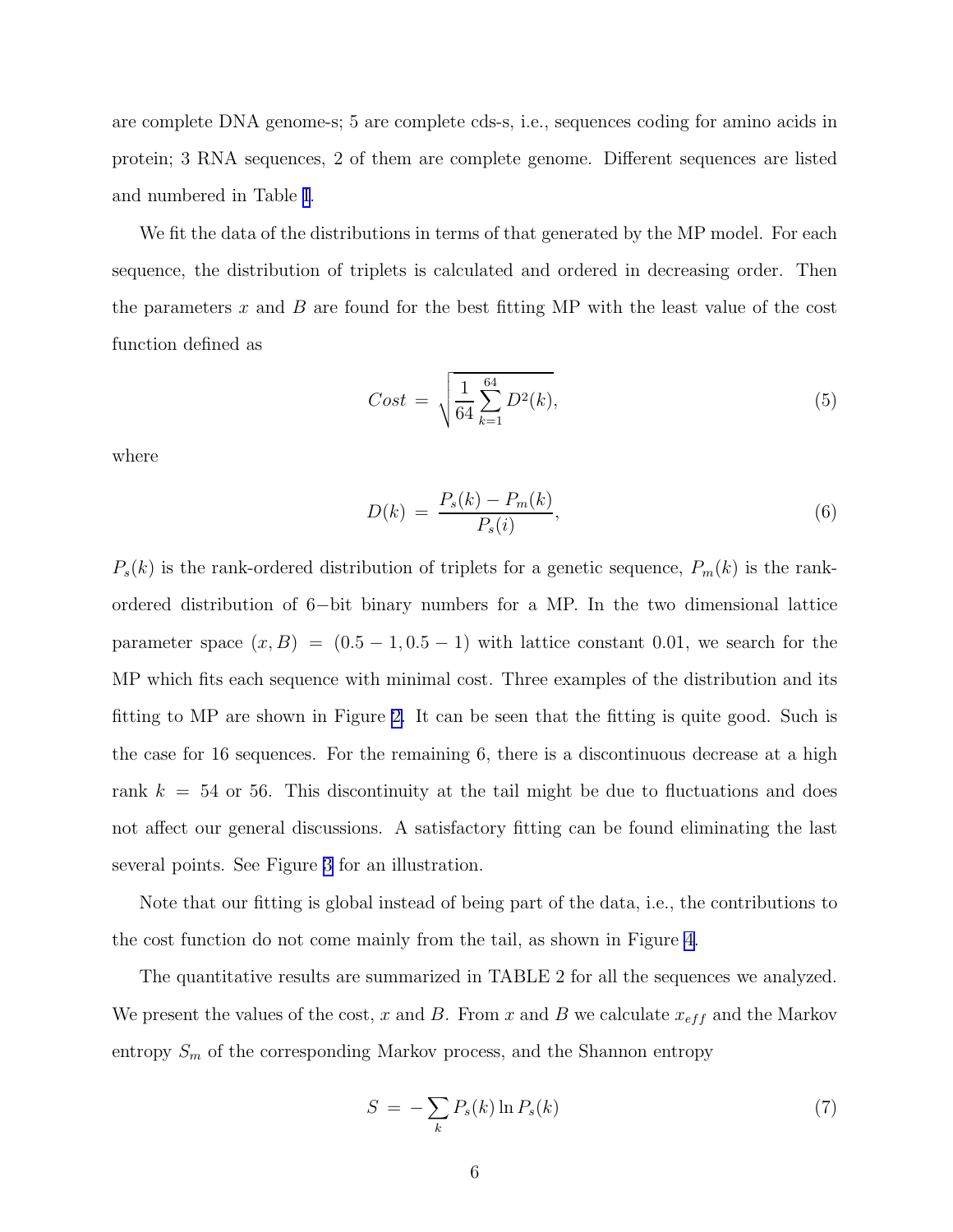calculated directly from the original data of each sequence. For a completely random sequence,  $P(k) = 1/64$ , thus  $S = \ln(64) \approx 4.1589$ .

It is clear that the costs are very small; the largest one is 0.0807 while the least is 0.0273. The average and variance of the results over all sequences are presented in Table [III](#page-14-0), in addition, the average of costs is 0.0555. It is remarkable that the relative variance, i.e. variance divided by the average for each quantity, is not large. In particular, that for  $x_{eff}$  is only 0.0485, implicating that  $x_{eff}$  is a very special quantity, while that for S, which is model-irrelevant, is only 0.0179. The relative variances for x, B and  $S_m$  are either not large, though larger than those for  $S$  and  $x_{eff}$ . It can be seen that the statistics are different but not far from each other, and that most sequences ocuppy a small region in the parameter space, which is distinct but not very far from the complete randomness with  $x = x_{eff} = 0.5, S_m = 0.6931 \text{ and } S = 4.1589.$ 

A problem is whether there is a distinction in quantities discussed here between coding and noncoding sequences. To examine this possibility, we calculate the average values over sequences No. 7, 8, 9. 10, 12, 13, 19, 20. These sequences are complete coding sequences or RNA. Both are  $100\%$  coding. Comparing Table [IV](#page-14-0) with Table [III](#page-14-0), it can be seen that x is larger than the average over all sequences, and  $S_m$  and S are smaller, clearly in contrast to the claim that noncoding regions are more similar to languages than coding regions [\[2](#page-8-0)]. But the difference is so small that no definite conclusion can be drawn. On the other hand, the differences with those of the language are still very large, since values of  $x$  and  $B$  were found both to be 0.92 [\[8\]](#page-8-0), a very large value. Similar investigations are made on whether there is relevance between the quantities characterizing sequences and the different taxonomic divisons. We calculate the averages and variances for each division, as listed in Table [V.](#page-15-0) It can be seen that there is no monotonic trend with the evolution. To examine whether sequences in the same division are closer to each other compared with all sequences, we compare the overall variances in Table [III](#page-14-0) and the variances for viral and primate in Table [V,](#page-15-0) since for other divisions only one or two sequences are analysed. It can be seen that some are larger while some are smaller than those for all the sequences. Therefore, in our result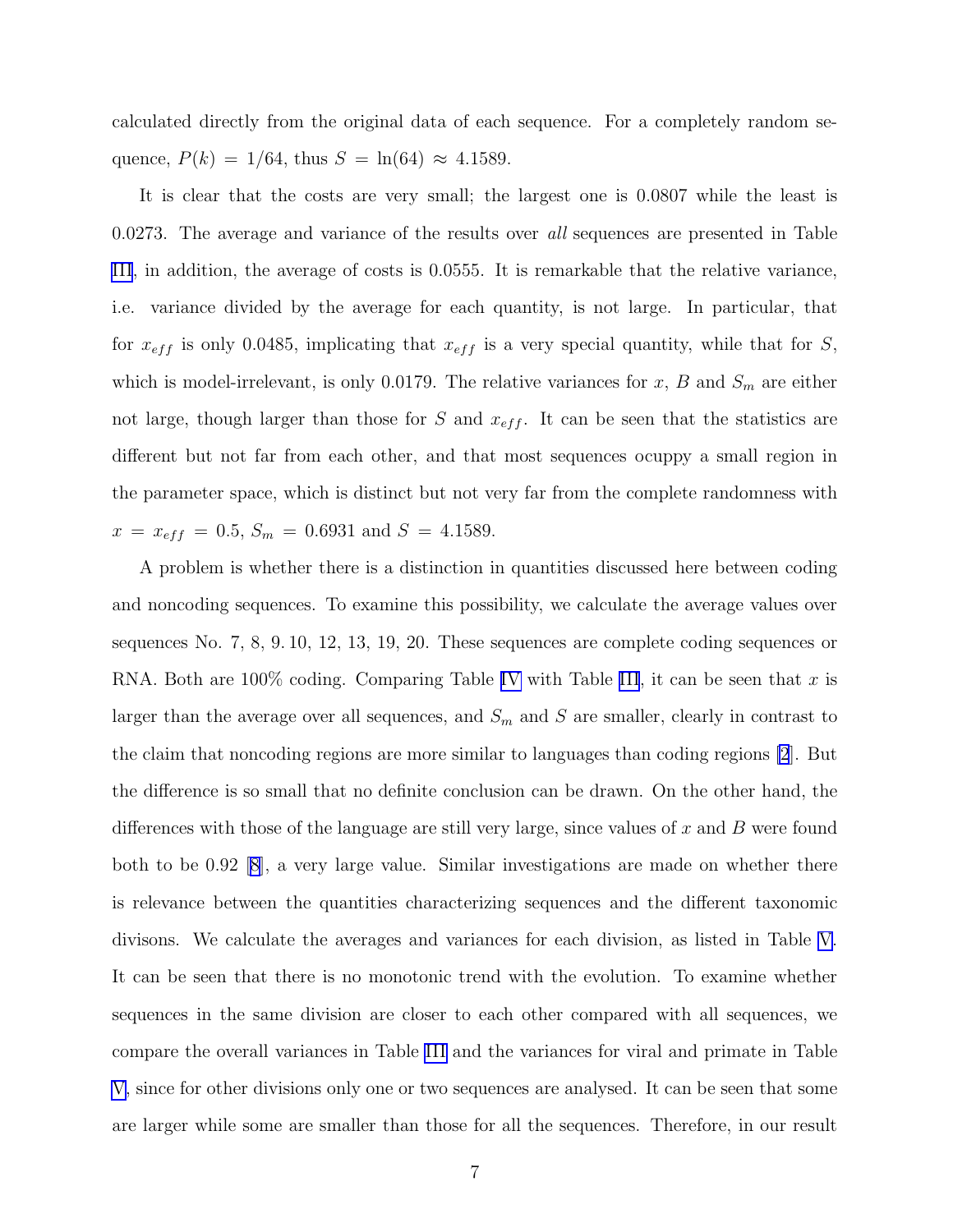there is no sign of relevance between these quantities and taxonomy.

The distribution of triplets remains nearly unchanged if the starting nucleotide shifts 1 or 2 behind. This can be seen from Figure [5](#page-10-0) showing the distributions for the original s. cerevisiae chrosome III complete DNA sequence, and those shifted 1 and 2 behind. This result holds for all sequences.

### IV. CONCLUSIONS

(1) Statistics of examined genetic sequences are well described by the 2-parameter Markov process.

(2) Most sequences gather in a small region in the parameter  $(x, B)$  space. The entropy S of the data and  $x_{eff}$  measured in the MP model are very near to each other for different sequences.

(3) No relevance of the quantities studied here with coding/noncoding issue or with taxonomy is observed.

(4) The distribution of triplets remains unchanged if the sequence is shifted.

More biologically relevant information might be exposed when the distribution and transition matrix are analysed according to the real triplets instead of to the rank order. In this way, the transition matrix varies from sequence to sequence, determined by the different biochemical enviornments.

### ACKNOWLEDGMENTS

Y.S. thanks BIU for hospitality. I.K. an D.A.K acknowledge the support of the Israel Academy of Science.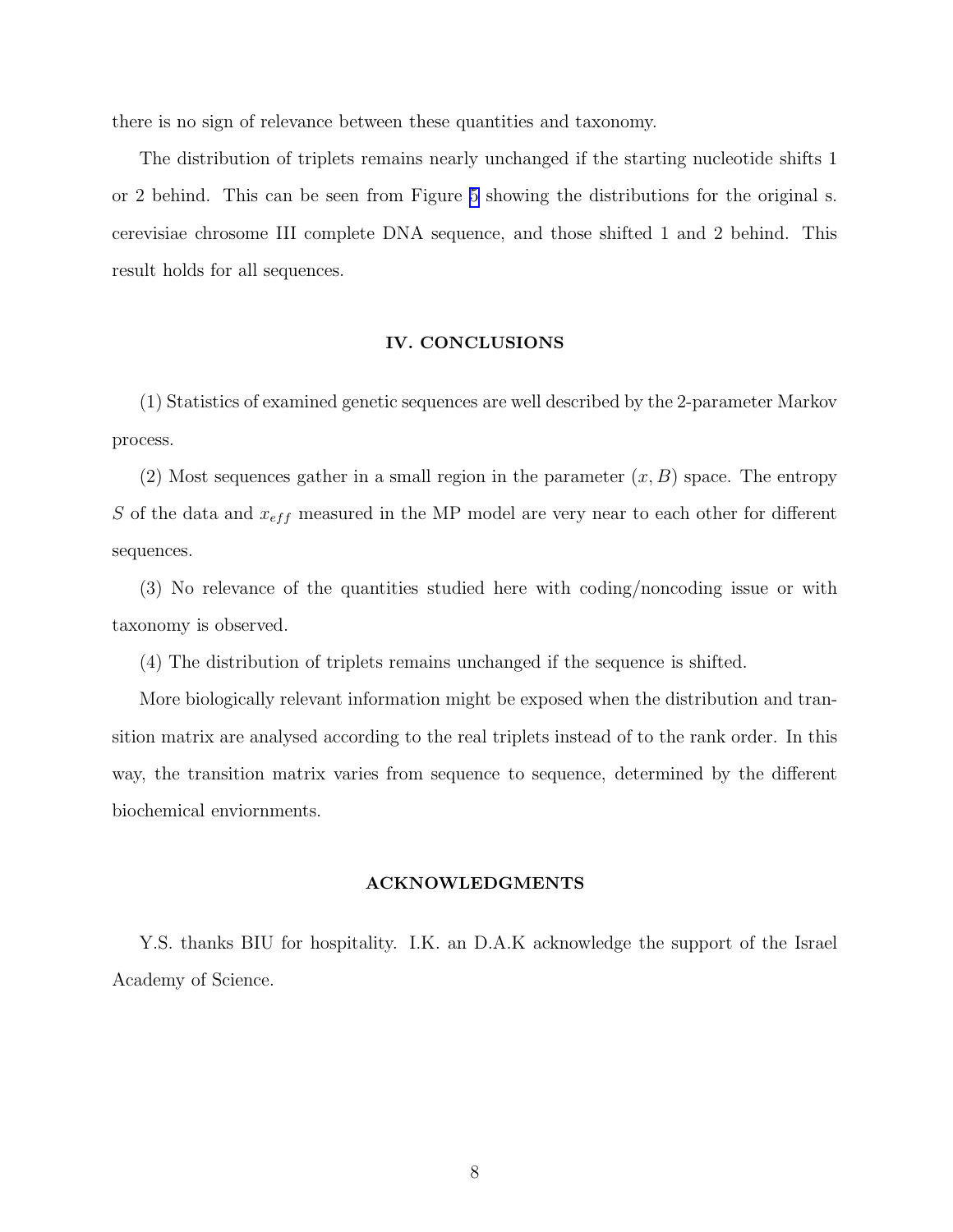### REFERENCES

- <span id="page-8-0"></span>[1] This trend in modern statistical mechanics seems to be consistent with some ancient philosophy. In an ancient Chinese philosophy book Yi Jing (Principle of change) written about 3000 years ago, there is a symbolic system called "Eightfold Diagrams" consisting of symbols stacked by 6 broken or whole lines representing respectively two opposite elements "Yin"  $(-)$  and "Yang"  $(+)$ . It was claimed that everything can be explained by mapping to this system. It is amusing to note that the number of symbols is  $2^6 = 64$ , the same as the number of triplets in genetic sequences. Maybe this is not accidental from the viewpoint of information carriers.
- [2] C.K. Peng *et. al.*, Nature **356**, 168 (1992).
- [3] W. Li and K. Kaneko, Europhys. Lett. 17, 655 (1992).
- [4] A. Schenkel, J. Zhang, and Y. Zhang, Fractals, 1, 47 (1993).
- [5] R.N. Mantegna *et. al*, Phys. Rev. Lett. **73**, 3169 (1994); **76**, 1979 (1996).
- [6] S. Shtrikman, J. Information Sci. 20 2 (1994).
- [7] W. Ebeling, A. Neiman, and T. Pöschel, in *Coherent Approach to Fluctuations*, edited by M. Suzuki, (World Scientific, Singapore, 1995), and references therein.
- [8] I. Kanter and D.A. Kessler, Phys. Rev. Lett. 74, 4559 (1995).
- [9] J. P. Boon and O. Decroly, Chaos **5** 501 (1995).
- [10] Y. Shi, Fractals 4, 547 (1996).
- [11] G.K. Zipf, Human Behavior and the Principle of Least Effort, (Addison-Wesley, Reading, 1949).
- [12] N.E. Israeloff, M. Kagalenko, and K. Chan, Phys. Rev. Lett. 76, 1976 (1996); S. Bonhoeffer *et. al, ibid,* **76**, 1977 (1996); R. F. Voss, *ibid*, **76**, 1978 (1996).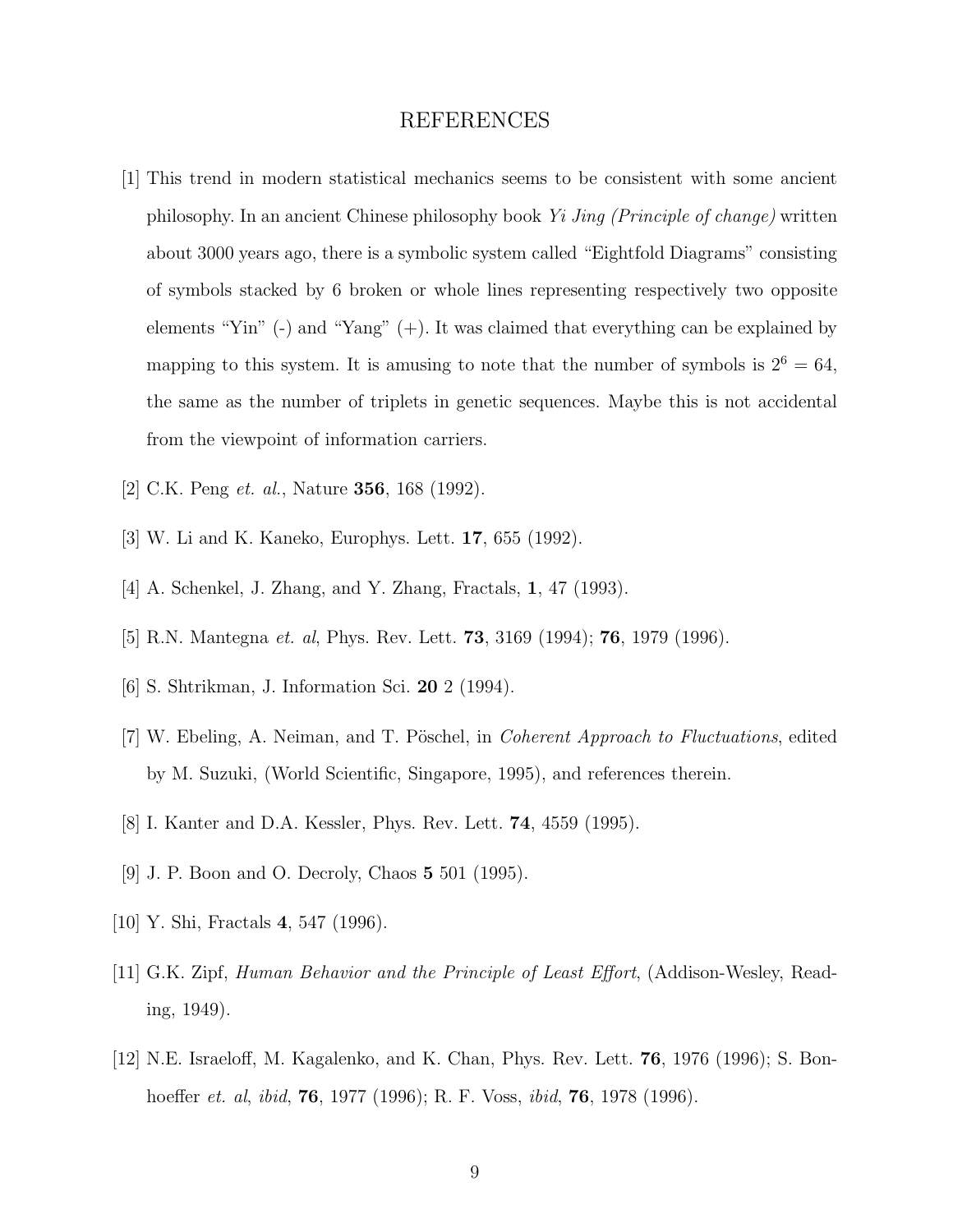- <span id="page-9-0"></span>[13] B. Mandelbrot, Word **10**, 1 (1954).
- [14] B. Mandelbrot, Fractals, Form, Chance, and Dimension, (Freeman, New York, 1977); B. Mandelbrot, in Structure of Language, edited by R. Jacobson (AMS, New York, 1961).
- [15] G. Miller, Am. J. Psychol. **70**, 311 (1957); G. Miller and N. Chomsky, in *Handbook of* Mathematical Psychology II, edited by R. Luce, R. Bush, and E. Galanter (Wiley, New York, 1963).
- [16] R. Perline, Phys. Rev. E **54**, 220 (1996).
- [17] M. Halibard and I. Kanter, Physica (in press); M. Halibard, M. S. thesis, Bar-Ilan University (1996).
- [18] D. Bensen et. al., Nucl. Acids Res. 24, 1 (1996).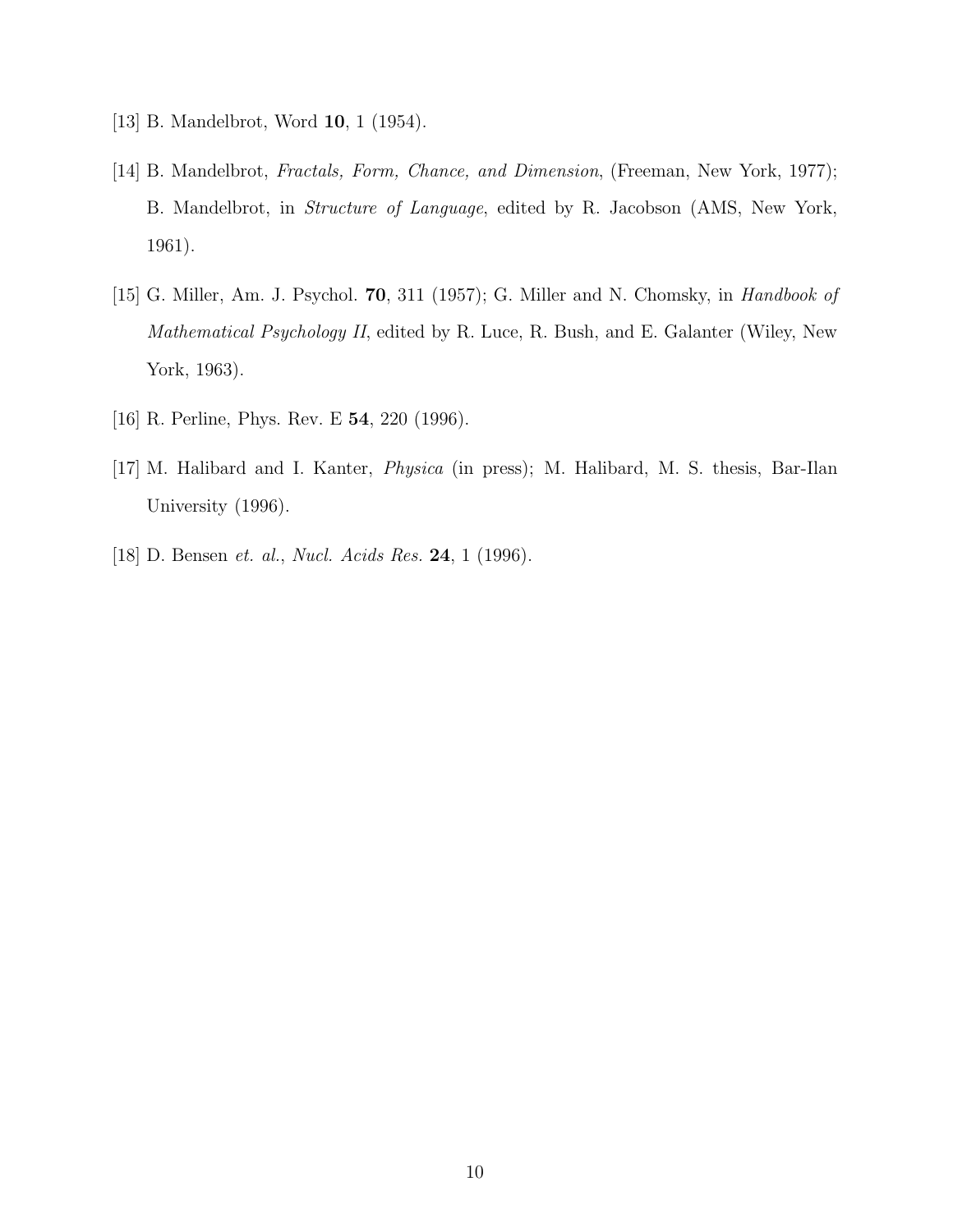### FIGURES

<span id="page-10-0"></span>FIG. 1. (a) Rank-ordered distributions of triplets for bacteriophage P1 gene10 with 1127 bp. (b) Rank-ordered distributions resulted from the 2-parameter Markov process with  $x = 0.69$ ,  $B = 0.62$  after 500 steps.

FIG. 2. Rank-ordered distributions of triplets for genetic sequences and of the 6-bit binary numbers for the 2-parameter Markov process which best fit the sequences. (a) No. 1, (b) No. 15, (c) No. 17.

FIG. 3. There is a discontinuity at  $k = 54$  in the distribution of triplets for sequence No. 10. A 2−parameter Markov process can be found to give a satisfactory fit if the last 10 points are neglected.

FIG. 4. The relative difference between the rank-ordered distribution of triplets in sequence No. 1 (Bacteriophage lambda) and that of 6-bit binary numbers in the 2-parameter Markov process giving the best fit  $D(k) = [P_s(k) - P_m(k)]/P_s(i)$ .

FIG. 5. Rank-ordered distributions of triplets for (a) original s. cerevisiae chrosome III complete DNA sequence, (b) shifted 1 behind, (c) shifted 1 behind. They are very near to each other.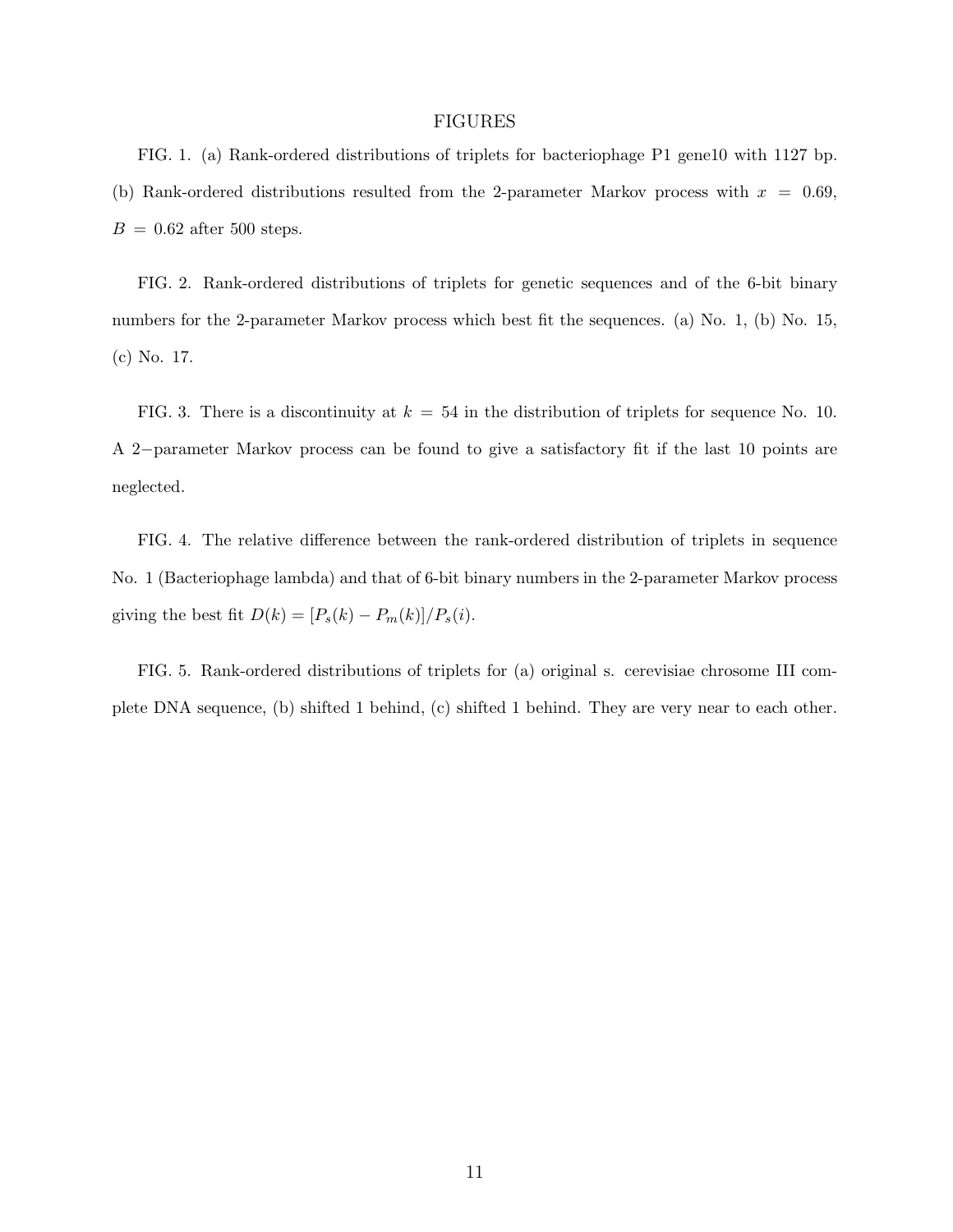# TABLES

<span id="page-11-0"></span>TABLE I. Information on the 22 sequences analysed in this paper, they are numbered for the convenience of presenting the results. No. 7, 8, 9 are RNA; all others are DNA.  $\equiv$ 

|                | No. Locus name   | Definition                                 |           | Taxonomic division Length (bp) |  |
|----------------|------------------|--------------------------------------------|-----------|--------------------------------|--|
| $\mathbf{1}$   | <b>LAMCG</b>     | Bacteriophage lambda                       | phage     | 48502                          |  |
|                |                  | complete genome                            |           |                                |  |
| $\mathbf{2}$   | MYP4CG           | Bacteriophage P4                           | phage     | 11624                          |  |
|                |                  | complete genome                            |           |                                |  |
| $\sqrt{3}$     | <b>HSECOMGEN</b> | Equine herpesvirus,                        | viral     | 150223                         |  |
|                |                  | complete genome                            |           |                                |  |
| 4              | <b>VACRHF</b>    | Vaccinia virus genomic DNA                 | viral     | 42090                          |  |
| $\overline{5}$ | ASFV55KB         | African swine fever virus                  | viral     | 55098                          |  |
| $6\,$          | <b>HEHCMVCG</b>  | Human Cytomegalovirus Strain AD169         | viral     | $229354\,$                     |  |
|                |                  | complete genome                            |           |                                |  |
| $\overline{7}$ | <b>TOEAV</b>     | Equine arteritis virus (EAV)               | viral     | 12687                          |  |
|                |                  | RNA genome                                 |           |                                |  |
| $8\phantom{1}$ | <b>WNFCG</b>     | West Nile virus RNA                        | viral     | 10960                          |  |
|                |                  | complete genome (RNA)                      |           |                                |  |
| 9              | <b>FIVPPR</b>    | Feline immunodeficiency virus              | viral     | 9468                           |  |
|                |                  | complete genome (RNA)                      |           |                                |  |
| 10             | <b>RTUORFS</b>   | Rice tungro bacilliform virus              | viral     | 8000                           |  |
|                |                  | complete cds                               |           |                                |  |
| 11             | <b>CSHCG</b>     | Cacao swollen shoot virus polyprotein gene | viral     | 7161                           |  |
|                |                  | complete circular genome                   |           |                                |  |
| 12             | <b>SBVORFS</b>   | Sugarcane bacilliform virus                | viral     | 7568                           |  |
|                |                  | complete cds                               |           |                                |  |
| 13             | <b>ANAAZNIF</b>  | Anabaena azollae nifB operon               | bacterial | 6061                           |  |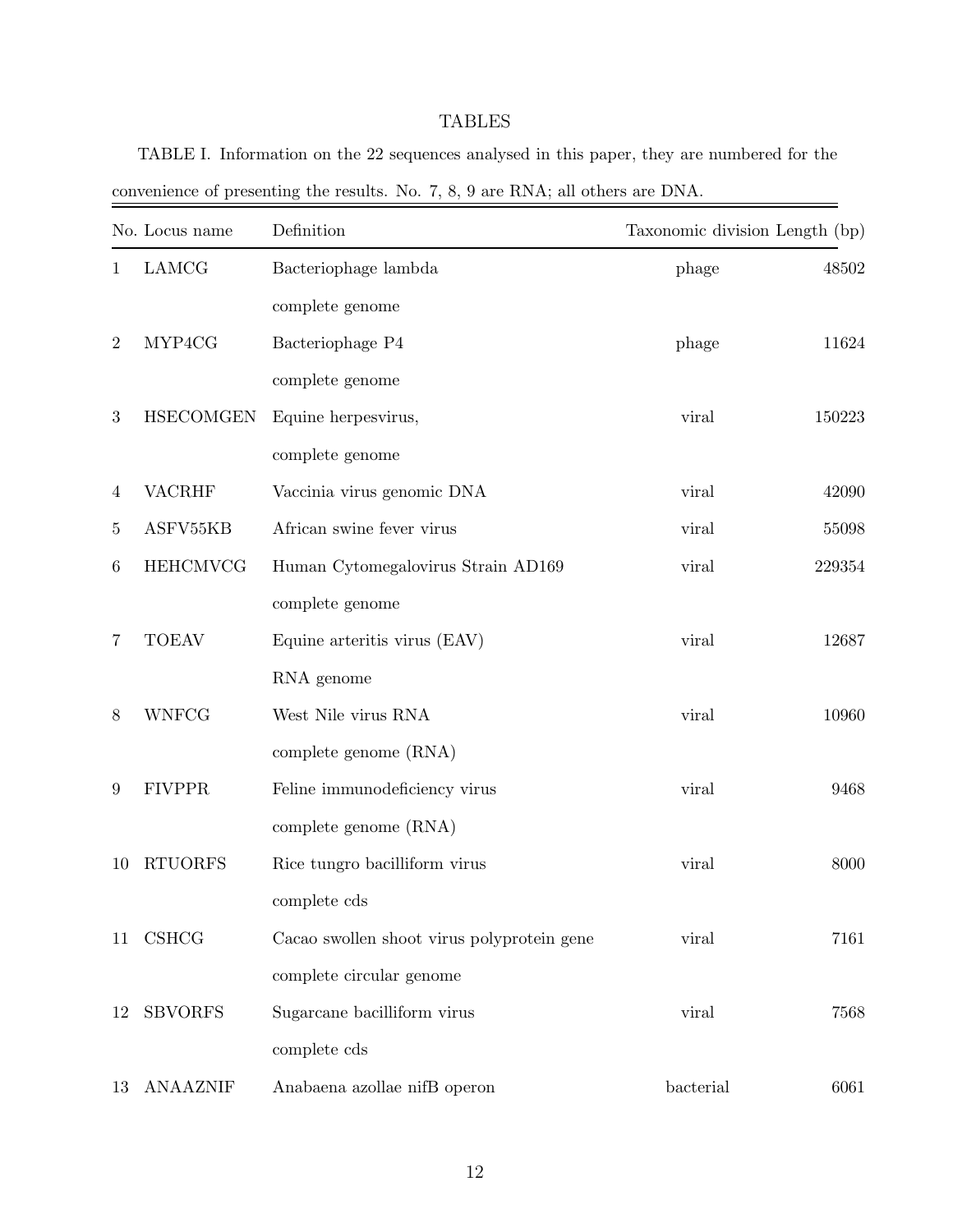complete cds

| 14 | <b>SCCHRIII</b> | S. cerevisiae chromosome III                        | plant        | 315341 |
|----|-----------------|-----------------------------------------------------|--------------|--------|
|    |                 | complete DNA sequence                               |              |        |
| 15 | TGDNAPRRA       | T.godoii (strain P)                                 | invertebrate | 8350   |
| 16 | <b>TGDNARH</b>  | T.gondii (RH)                                       | invertebrate | 8352   |
| 17 | MMCOL3A1        | M. musculus COL3A1 gene for collagen alpha-I        | rodent       | 43601  |
| 18 | <b>PTMITG</b>   | P.troglodytes mitochondrial DNA                     | primate      | 16561  |
|    |                 | complete genome (isolate Jenny)                     |              |        |
| 19 | <b>HUMCFVII</b> | Human blood coagulation factor VII gene             | primate      | 12850  |
|    |                 | complete cds                                        |              |        |
| 20 |                 | HUMRETBLAS Human retinoblastoma susceptibility gene | primate      | 180388 |
|    |                 | complete cds                                        |              |        |
| 21 | <b>HUMHBB</b>   | Human beta globin region on chromosome 11           | primate      | 73308  |
| 22 | HSP53G          | Human p53 gene                                      | primate      | 20303  |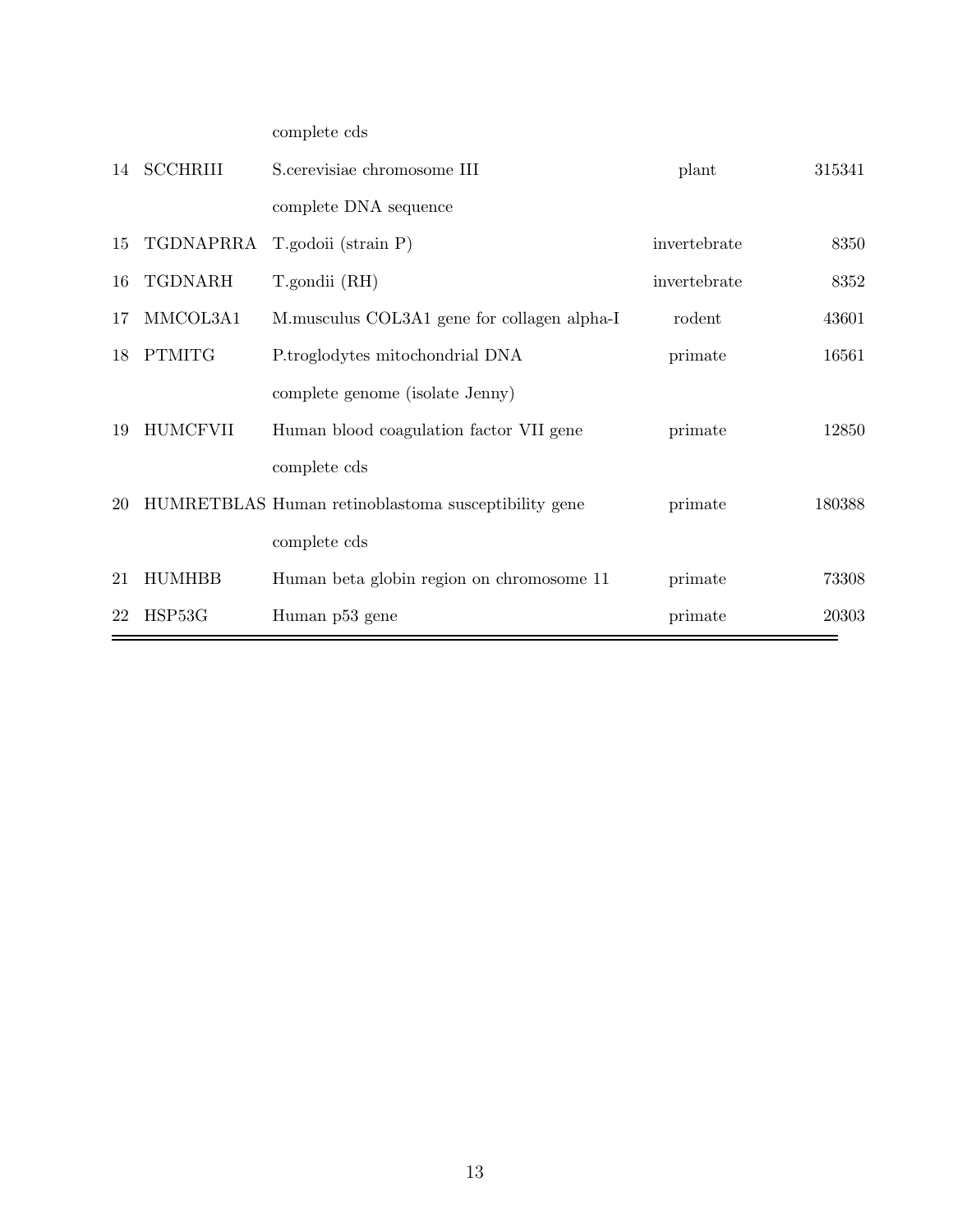| No.             | cost   | $\boldsymbol{x}$ | $\boldsymbol{B}$ | $\boldsymbol{x_{eff}}$ | $\mathcal{S}_m$ | $\cal S$   |
|-----------------|--------|------------------|------------------|------------------------|-----------------|------------|
| $\mathbf{1}$    | 0.0689 | 0.6100           | 0.6800           | $0.5396\,$             | 0.6687          | $4.1225\,$ |
| $\,2$           | 0.0491 | 0.6900           | 0.5100           | 0.5038                 | 0.6191          | 4.0891     |
| $\sqrt{3}$      | 0.0273 | 0.6000           | 0.7000           | 0.5400                 | 0.6730          | 4.1201     |
| $\overline{4}$  | 0.0654 | 0.7600           | 0.6100           | 0.5572                 | 0.5511          | 3.9591     |
| $\bf 5$         | 0.0807 | 0.6200           | 0.8300           | $0.5792\,$             | 0.6640          | 4.0475     |
| $\,6\,$         | 0.0441 | 0.6100           | 0.7700           | $\!.5594$              | 0.6687          | 4.1073     |
| 7               | 0.0737 | 0.7000           | 0.5400           | 0.5160                 | 0.6109          | 4.0949     |
| $8^{\rm a}$     | 0.0355 | 0.7500           | 0.5900           | 0.5450                 | 0.5623          | 4.0005     |
| $9^{\rm a}$     | 0.0643 | 0.7100           | 0.7400           | 0.6008                 | 0.6022          | $3.9256\,$ |
| $10^{\rm a}$    | 0.0726 | 0.8100           | 0.5600           | $0.5372\,$             | 0.4862          | $3.8553\,$ |
| $11\,$          | 0.0646 | 0.7400           | 0.5200           | 0.5096                 | 0.5731          | 4.0356     |
| 12              | 0.0543 | 0.7400           | 0.6500           | 0.5720                 | 0.5731          | 3.9616     |
| 13              | 0.0484 | 0.6800           | 0.6200           | $0.5432\,$             | 0.6269          | 4.0545     |
| 14              | 0.0404 | 0.7000           | 0.5200           | 0.5080                 | 0.6109          | 4.0629     |
| 15              | 0.0322 | 0.6000           | 0.7400           | 0.5480                 | 0.6730          | 4.1131     |
| 16              | 0.0309 | 0.6100           | 0.6800           | $0.5396\,$             | 0.6687          | 4.1139     |
| $17^{\rm a}$    | 0.0630 | 0.7200           | 0.5100           | $\,0.5044\,$           | $0.5930\,$      | 3.9761     |
| 18              | 0.0716 | 0.7900           | 0.5300           | 0.5173                 | 0.5140          | 3.9838     |
| 19              | 0.0673 | 0.7600           | 0.6100           | $0.5572\,$             | 0.5511          | $3.9829\,$ |
| 20 <sup>a</sup> | 0.0590 | 0.7000           | 0.5300           | 0.5120                 | 0.6109          | 3.9991     |
| $21^{\rm a}$    | 0.0638 | 0.6600           | 0.5700           | 0.5224                 | 0.6410          | 4.0181     |
| 22              | 0.0709 | 0.6700           | 0.6700           | $0.5578\,$             | 0.6342          | 4.0774     |

TABLE II. Quantitative results on the 22 sequences. S is the entropy of the sequences, cost is a measure of the fitting, x and B characterize the Markov process giving least  $cost$ ,  $x_{eff}$  is a function of x and B, the Markov entropy  $S_m$  is a function of x. See the text for definitions.

<sup>a</sup>There is a discontinuity at rank order  $k = 54$  in the rank-ordered distribution of triplets for sequence No. 10, and at  $k = 56$  for sequences No. 8, 9, 17, 20, 21. A Markov process fitting each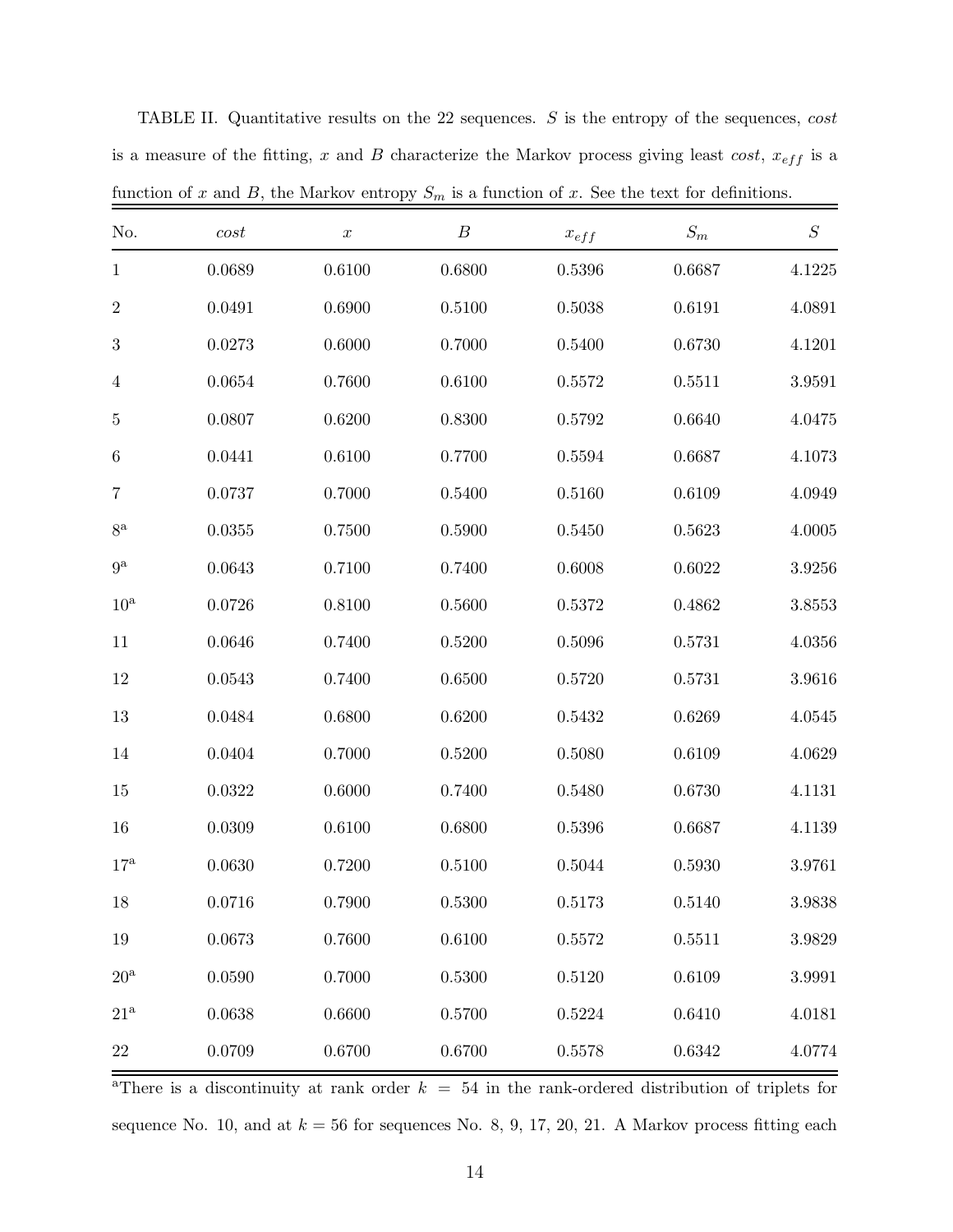<span id="page-14-0"></span>of them satisfactorily can be found if the points after the discontinuity are neglected.

| quantity         | average | variance | variance/average |
|------------------|---------|----------|------------------|
| $\boldsymbol{x}$ | 0.6923  | 0.0640   | 0.0924           |
| В                | 0.6218  | 0.0942   | 0.1515           |
| $x_{eff}$        | 0.5395  | 0.0261   | 0.0485           |
| $S_m$            | 0.6080  | 0.0534   | 0.0878           |
| S                | 4.0319  | 0.0720   | 0.0179           |

TABLE III. The average value, variance and relative variance of the five quantities calculated over all the 22 sequences analysed.

TABLE IV. The average value, variance and relative variance of the five quantities calculated over the RNA sequences No. 7, 8, 9, and the complete coding DNA sequences No. 10, 12, 13, 19, 20.

| quantity         | average | variance | variance/average |
|------------------|---------|----------|------------------|
| $\boldsymbol{x}$ | 0.7312  | 0.0422   | 0.0578           |
| B                | 0.6050  | 0.0682   | 0.1128           |
| $x_{eff}$        | 0.5479  | 0.0291   | 0.0531           |
| $S_m$            | 0.5779  | 0.0456   | 0.0789           |
| S                | 3.984   | 0.0739   | 0.0186           |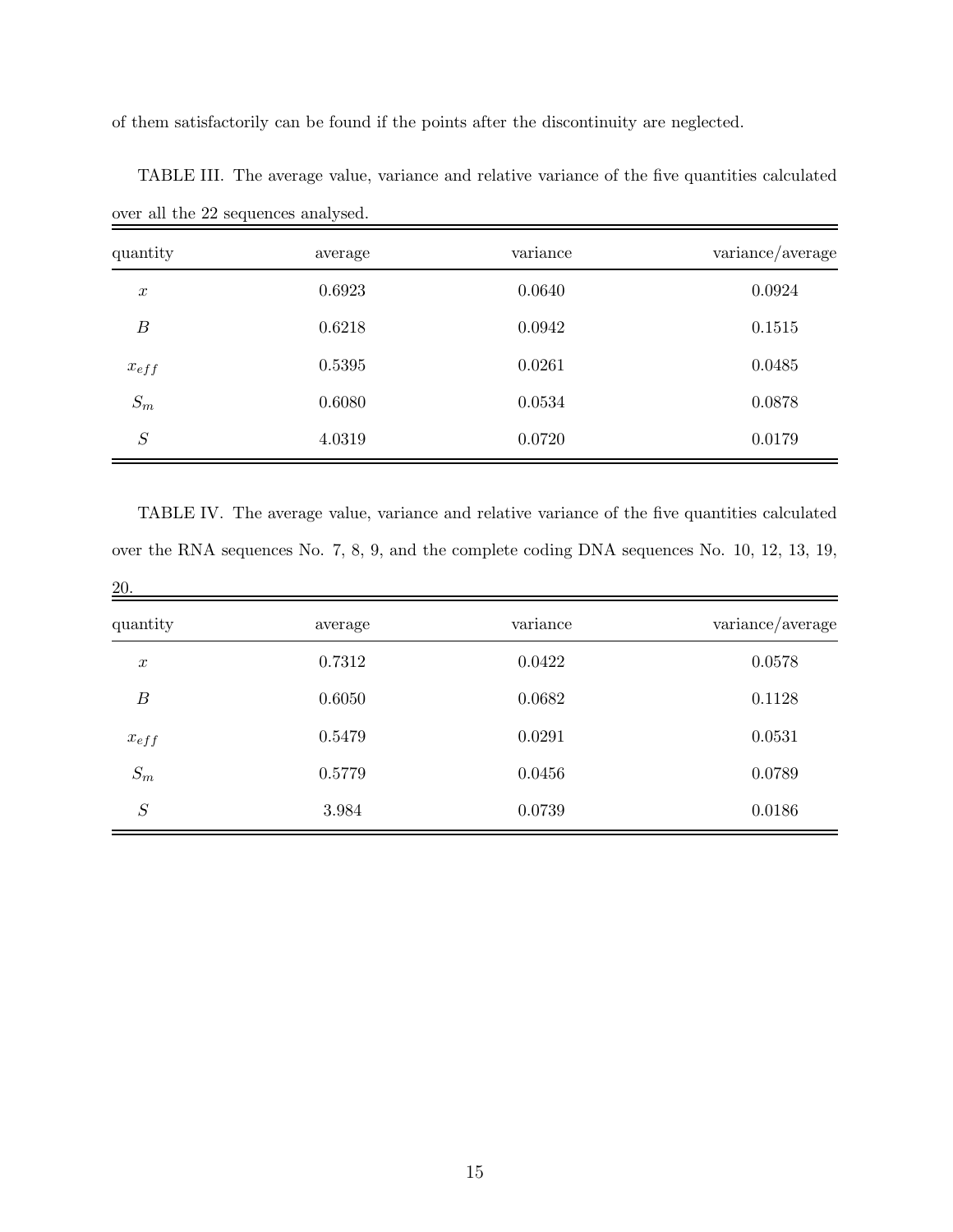<span id="page-15-0"></span>TABLE V. The average value of the five quantities calculated over each taxonomic division, the variances and the relative variances are also given for the divisions with more than one sequence analysed here. The number within the parentheses after each division name is that of the analysed sequences belonging to this division.

| division           | quantity               | average    | variance   | variance/average |
|--------------------|------------------------|------------|------------|------------------|
| phage $(2)$        | $\boldsymbol{x}$       | 0.6500     | 0.0566     | 0.0870           |
|                    | $\boldsymbol{B}$       | $0.5950\,$ | 0.1202     | 0.2020           |
|                    | $\boldsymbol{x_{eff}}$ | 0.5217     | 0.0253     | $0.0485\,$       |
|                    | $S_m$                  | 0.6439     | 0.0351     | $0.0545\,$       |
|                    | $\cal S$               | 4.1058     | 0.0236     | $0.0057\,$       |
| viral $(10)$       | $\boldsymbol{x}$       | 0.7040     | $0.0714\,$ | $0.1014\,$       |
|                    | $\boldsymbol{B}$       | 0.6510     | 0.1052     | 0.1617           |
|                    | $x_{eff}$              | 0.5516     | 0.0281     | $0.0509\,$       |
|                    | $S_m$                  | 0.5965     | 0.0600     | $0.1005\,$       |
|                    | $\cal S$               | 4.0107     | 0.0862     | $0.0215\,$       |
| bacteria $(1)$     | $\boldsymbol{x}$       | 0.6800     |            |                  |
|                    | $\boldsymbol{B}$       | 0.6200     |            |                  |
|                    | $x_{eff}$              | 0.5432     |            |                  |
|                    | $\mathcal{S}_m$        | 0.6269     |            |                  |
|                    | $\cal S$               | 4.0545     |            |                  |
| plant $(1)$        | $\boldsymbol{x}$       | 0.7000     |            |                  |
|                    | $\boldsymbol{B}$       | $0.5200\,$ |            |                  |
|                    | $x_{eff}$              | $0.5080\,$ |            |                  |
|                    | $\mathcal{S}_m$        | 0.6109     |            |                  |
|                    | $\cal S$               | $4.0629\,$ |            |                  |
| invertebrate $(2)$ | $\boldsymbol{x}$       | 0.6050     | 0.0071     | $0.0117\,$       |
|                    | $\boldsymbol{B}$       | $0.7100\,$ | 0.0424     | $0.0598\,$       |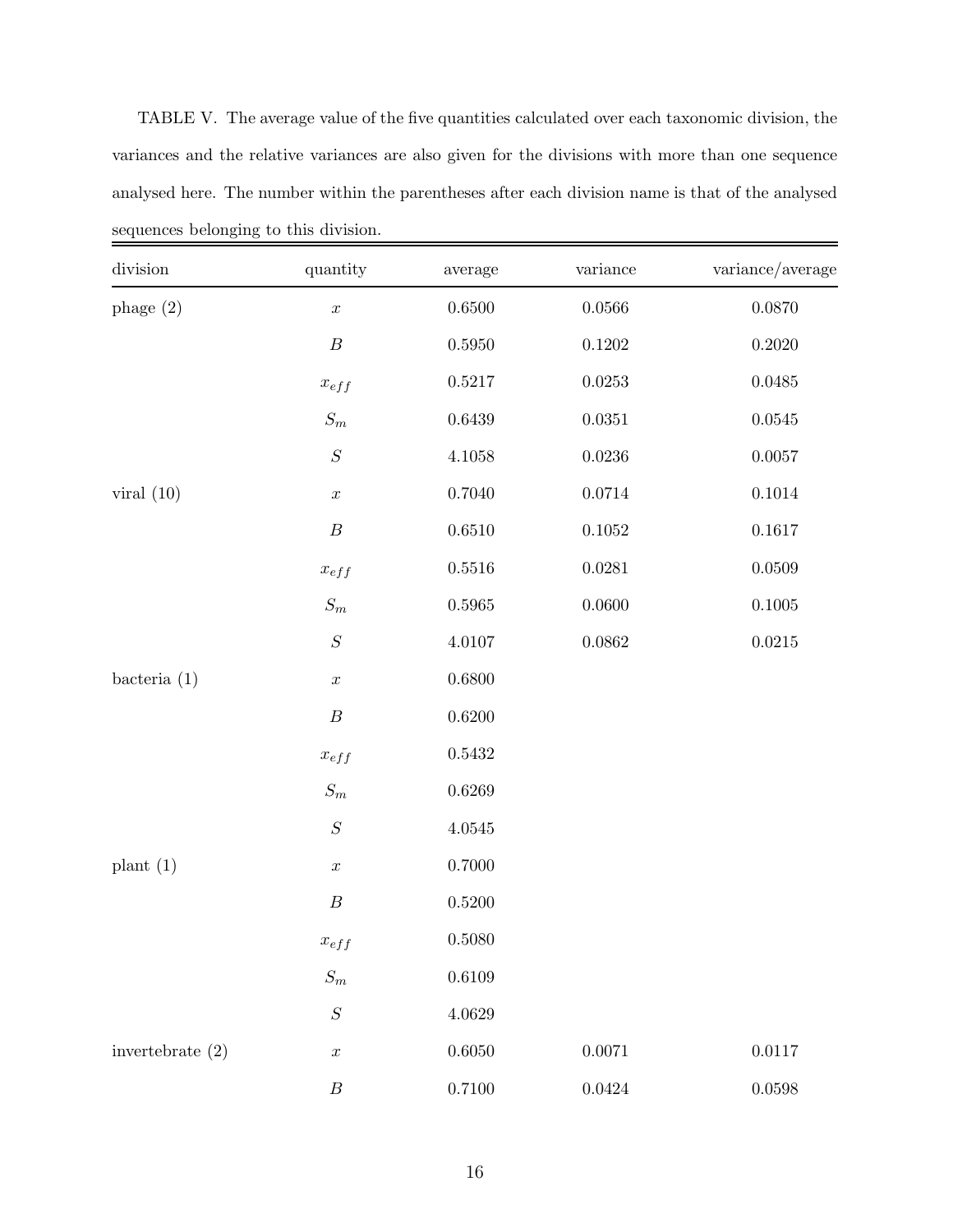|               | $x_{eff}$        | $0.5438\,$ | 0.0059     | 0.0109     |
|---------------|------------------|------------|------------|------------|
|               | $\mathcal{S}_m$  | 0.6709     | 0.0030     | $0.0045\,$ |
|               | $\cal S$         | 4.1135     | $0.0005\,$ | $0.0001\,$ |
| rodent $(1)$  | $\boldsymbol{x}$ | 0.7200     |            |            |
|               | $\boldsymbol{B}$ | $0.5100\,$ |            |            |
|               | $x_{eff}$        | $0.5044\,$ |            |            |
|               | $\mathcal{S}_m$  | $0.5930\,$ |            |            |
|               | $\cal S$         | 3.9761     |            |            |
| primate $(5)$ | $\boldsymbol{x}$ | 0.7160     | 0.0568     | 0.0794     |
|               | $\boldsymbol{B}$ | 0.5820     | 0.0593     | 0.1019     |
|               | $x_{eff}$        | $0.5334\,$ | 0.0223     | 0.0419     |
|               | $\mathcal{S}_m$  | $0.5902\,$ | $0.0554\,$ | 0.0939     |
|               | $\cal S$         | $4.0123\,$ | 0.0391     | $0.0097\,$ |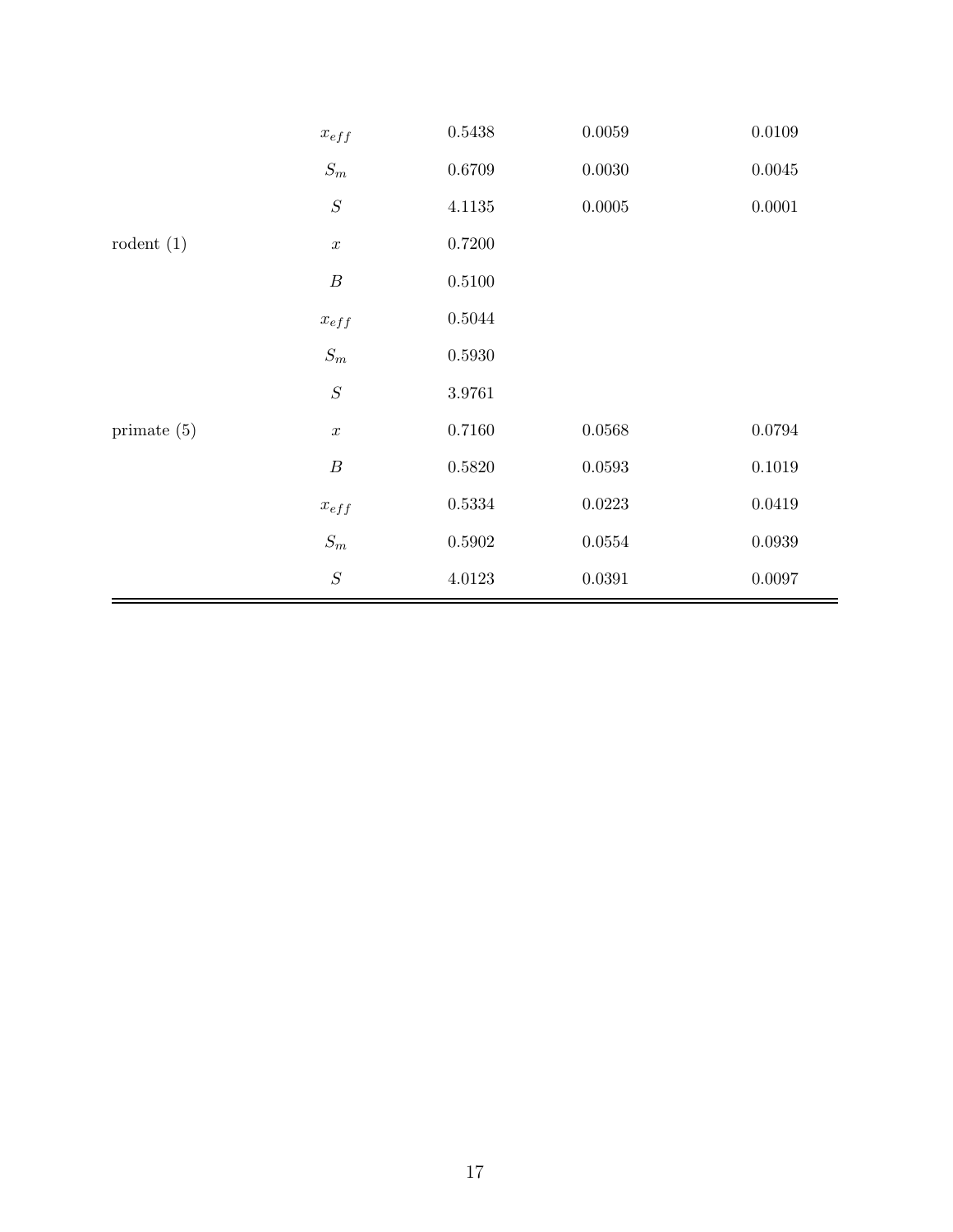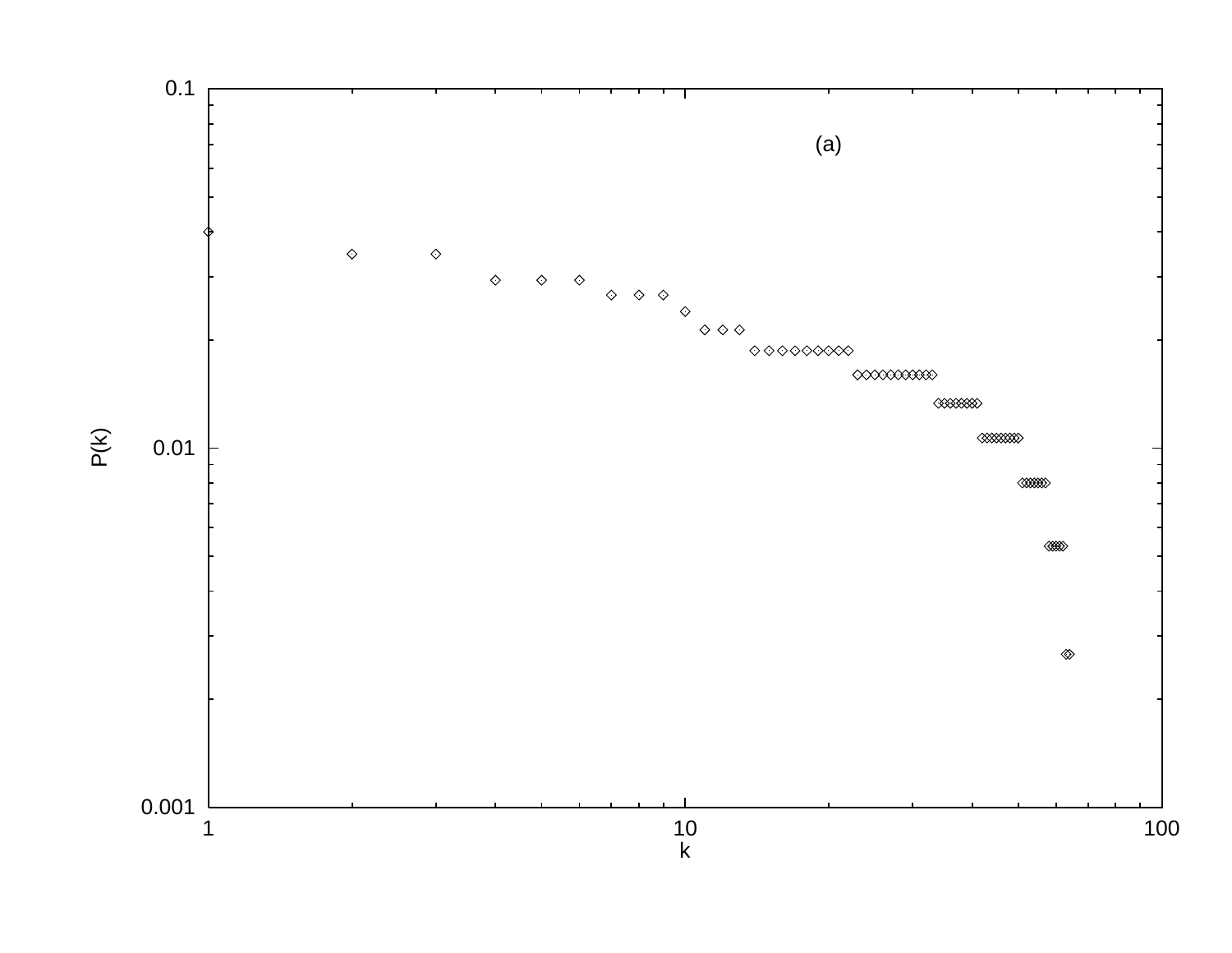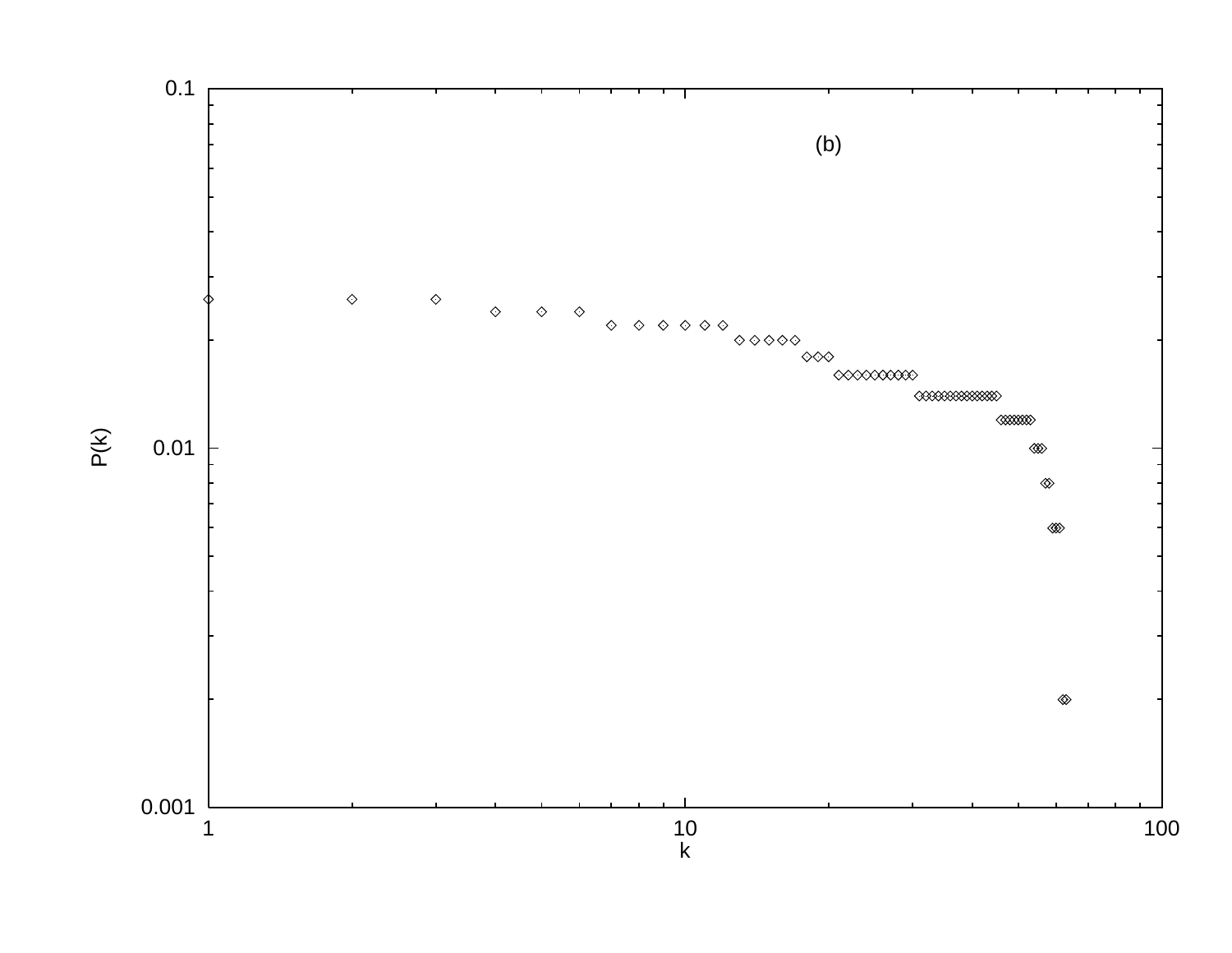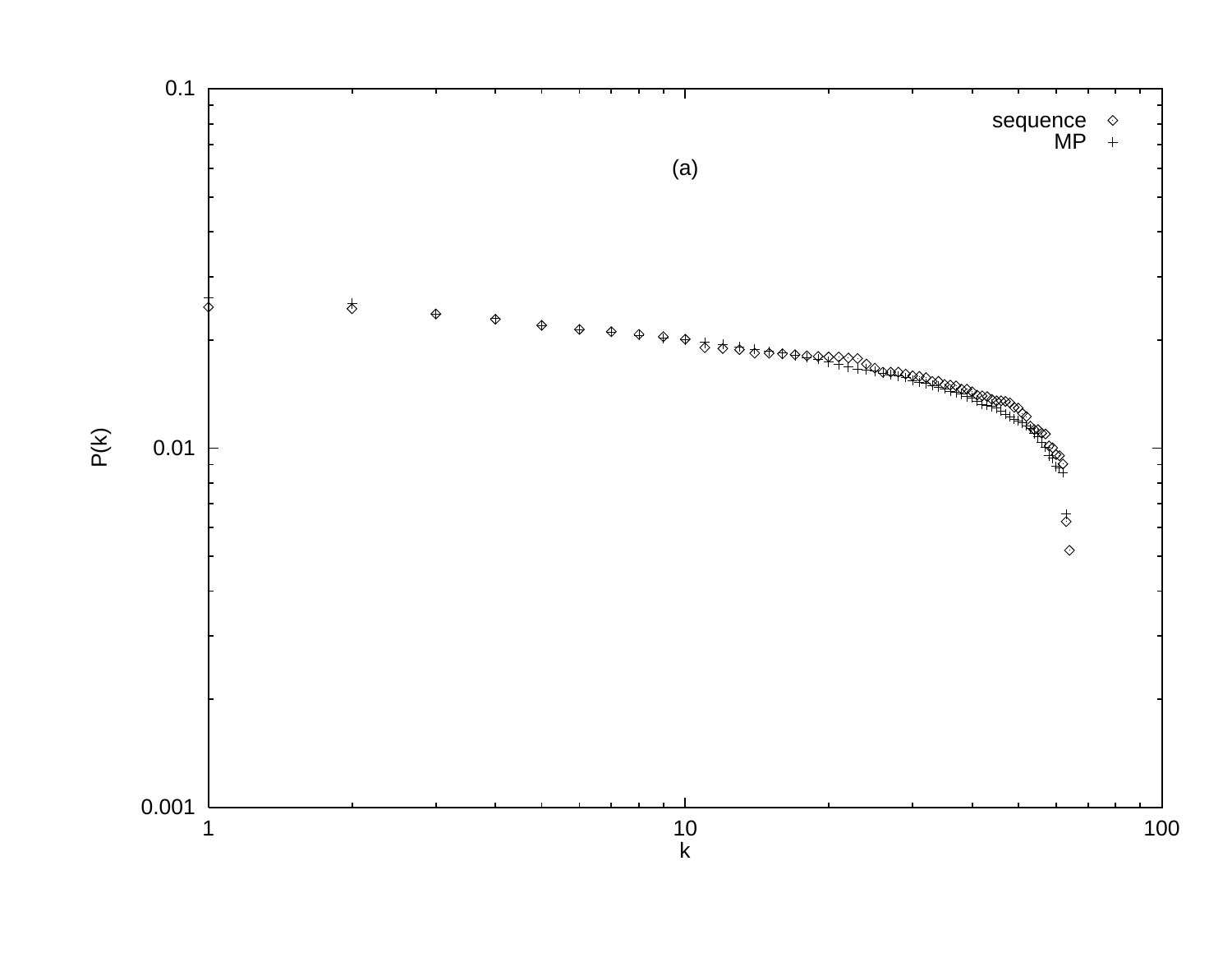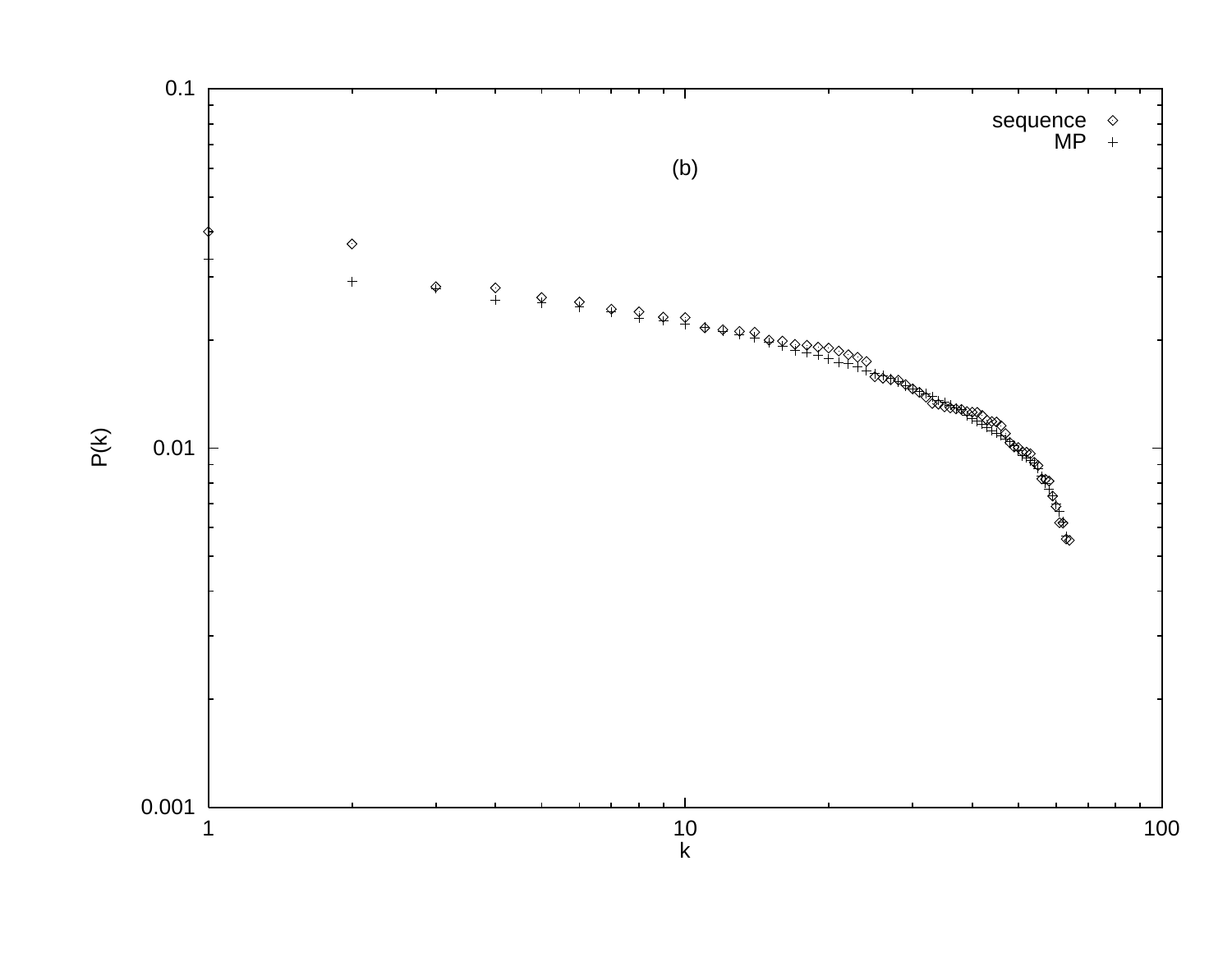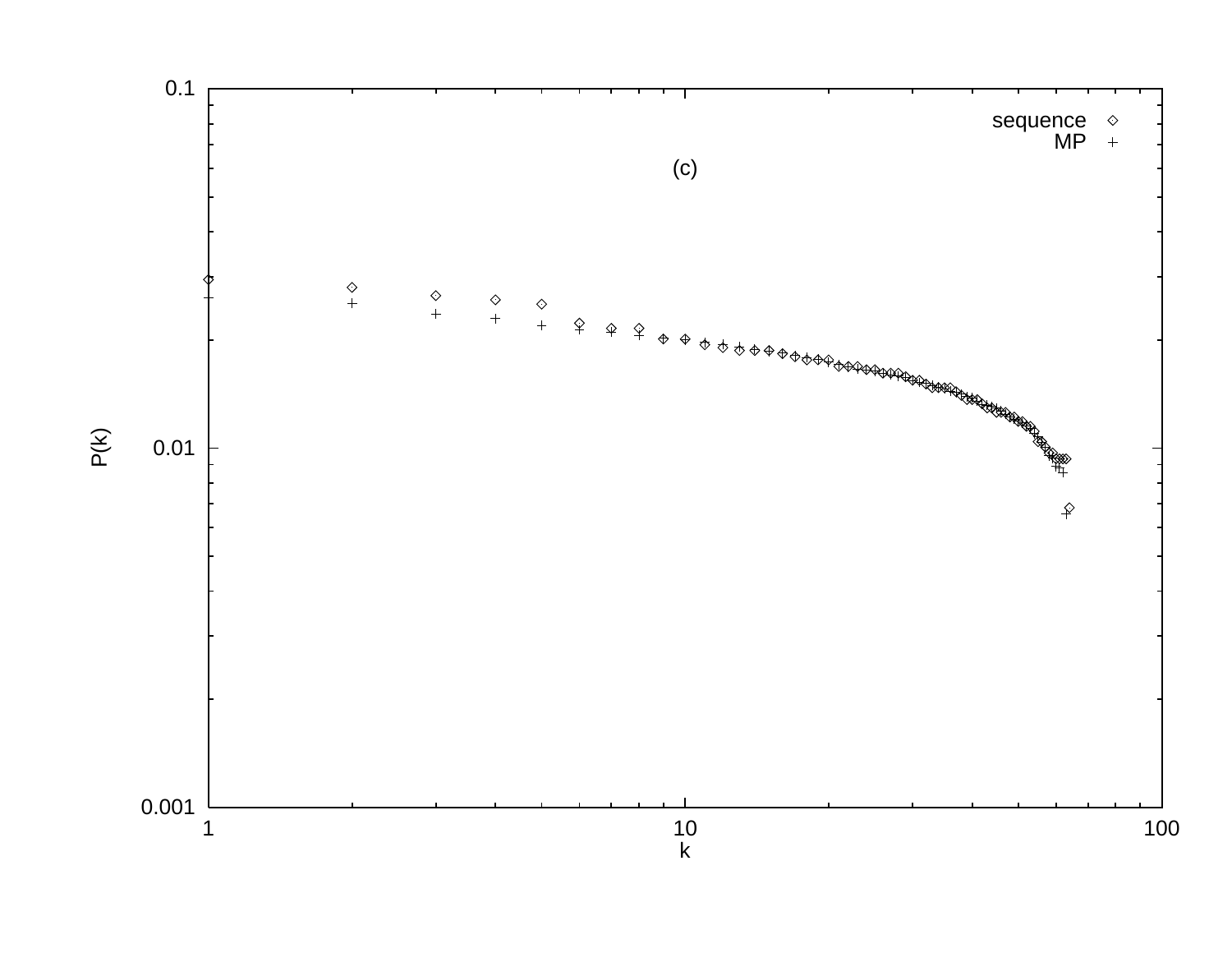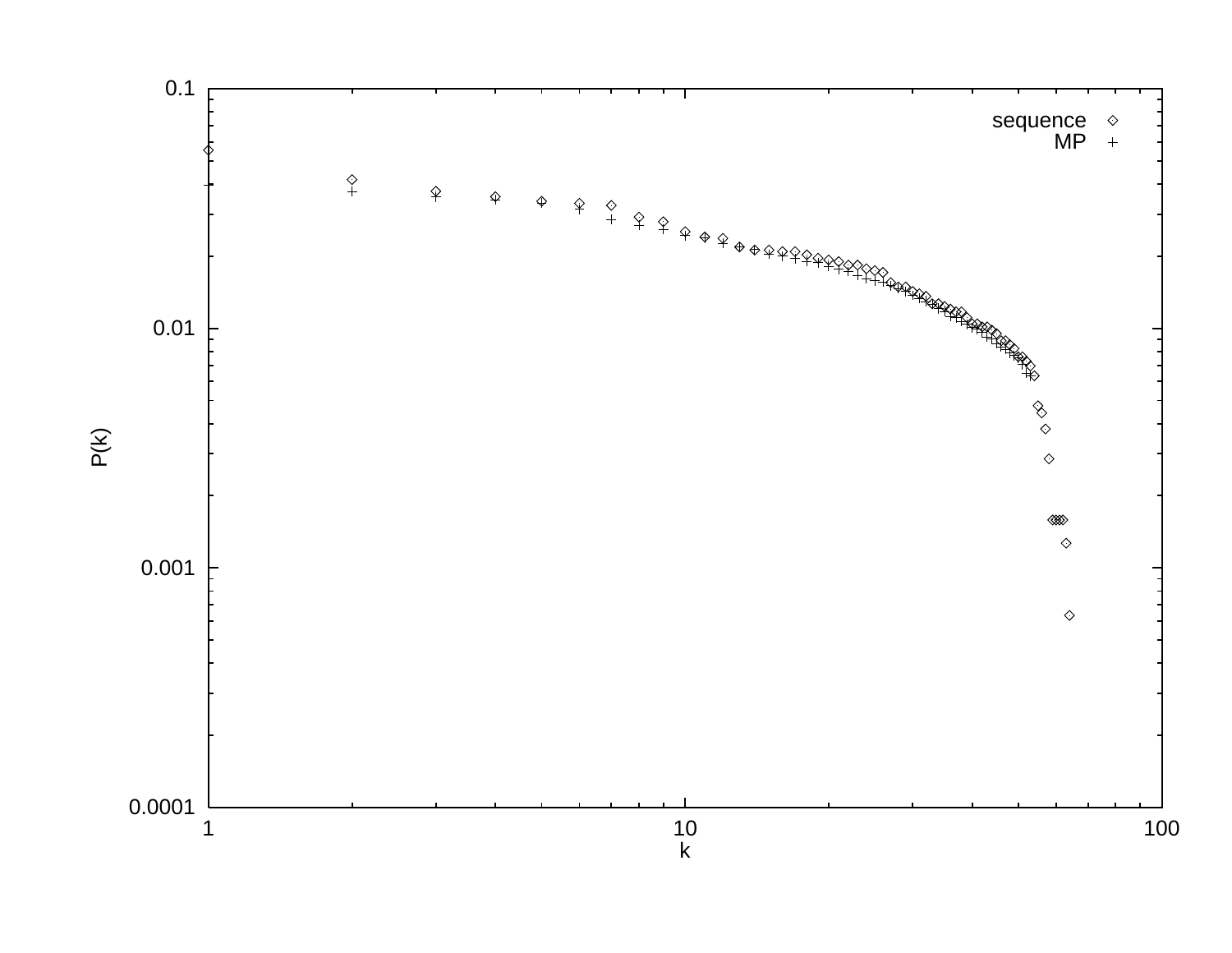

D(k)